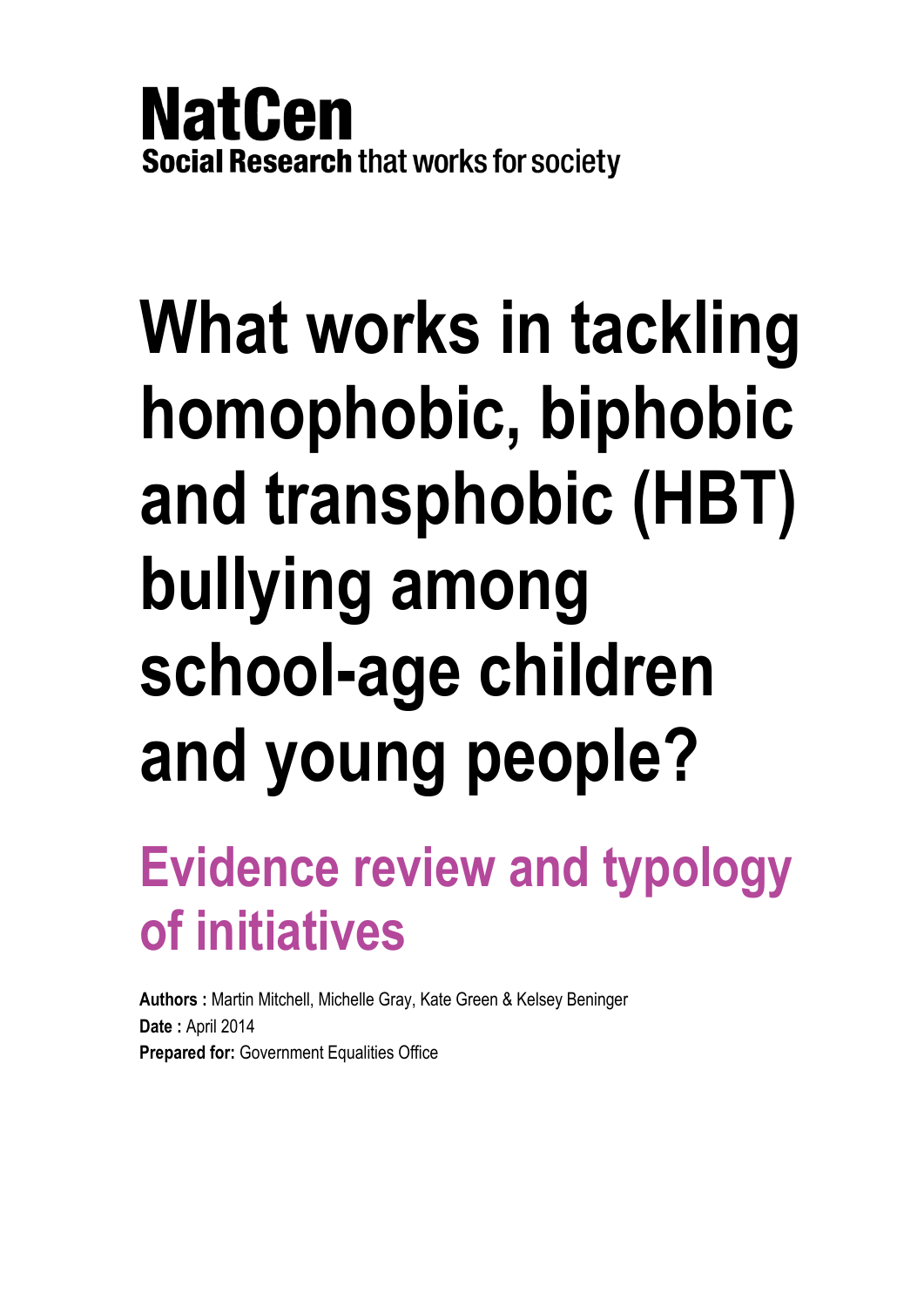# **Glossary**

| <b>DCSF</b>  | Department for Children, Schools and Families                     |
|--------------|-------------------------------------------------------------------|
| <b>DfE</b>   | Department for Education                                          |
| <b>EACH</b>  | Educational Action on Challenging Homophobia                      |
| <b>GEO</b>   | Government Equalities Office                                      |
| <b>GIRES</b> | Gender Identity Research in Education and Society                 |
| HBT          | Homophobic, biphobic and transphobic                              |
| <b>IGLYO</b> | International LGB, T and Q Youth and Student Organisation         |
| LGB & T      | Lesbian, gay, bisexual and transgender                            |
| LGB or T     | Lesbian, gay, bisexual or transgender                             |
| Ofsted       | Office for Standards in Education, Children's Services and Skills |
| <b>PSHE</b>  | Personal, social and health education                             |
| <b>SEAL</b>  | Social and emotional aspects of learning                          |
| <b>SRE</b>   | Sex and relationship education                                    |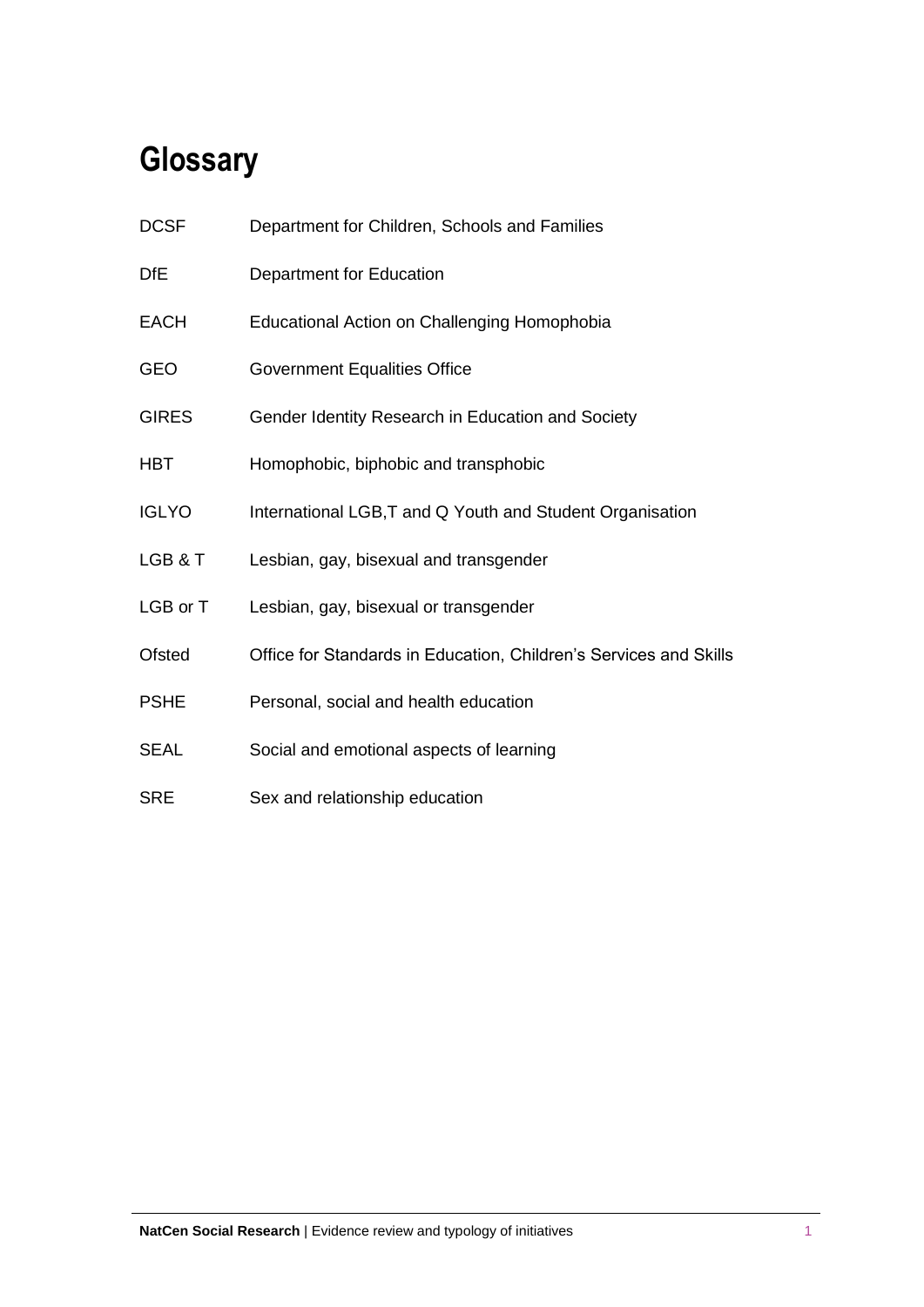# **1 Key findings**

 There were a vast range of anti-bullying initiatives being employed to tackle homophobia in schools, although fewer directly dealing with transphobia and none that addressed biophobia specifically. They could broadly be categorised as:

- o **Preventative or proactive approaches** focusing on addressing homophobia and/ or transphobia across the whole school and sometimes by involving parents and the wider community.
- o **Interactive classroom-based teaching** delivered by teachers or external providers that stood alone or that were part of a wider 'whole school' approach.
- o **'Playground' or school life approaches** aimed at addressing HBT bullying language or behaviour where and as it happened.
- o **Reactive and supportive approaches** focused on the recording of incidents, sanctions for the perpetrator, restorative justice approaches and the signposting of young people questioning their sexual orientation or gender identity to appropriate support.

• There was a lot of discussion about the nature and impact of bullying: case studies demonstrating the types of initiatives used to tackle HBT bullying; a good deal of guidance based on perceptions of what worked rather than systematic evaluation; and some qualitative insight into views about what worked among children, young people and teachers.

 While the evidence reviewed provided important insights and raised interesting questions, evidence of effectiveness of different approaches to tackling HBT bullying was not always transparent or robust. Much of it was based on the views of expert stakeholders about what underpinned effectiveness or acted as a barrier to best practice from their experiences.

 The views of teachers and pupils were less evident and sometimes based on problematic samples.

 The effectiveness of each approach and initiative was linked to the specific circumstances in which it took place and the quality and confidence of the teaching.

• Most evidence to date supported a whole school approach linked with interactive teaching methods as the best way to prevent HBT bullying.

 A combination of playground, reactive and support approaches were also seen as ways to deal with bullying as it happened, and with the negative effects on young people, although there wasn't always sufficiently strong evidence to support this.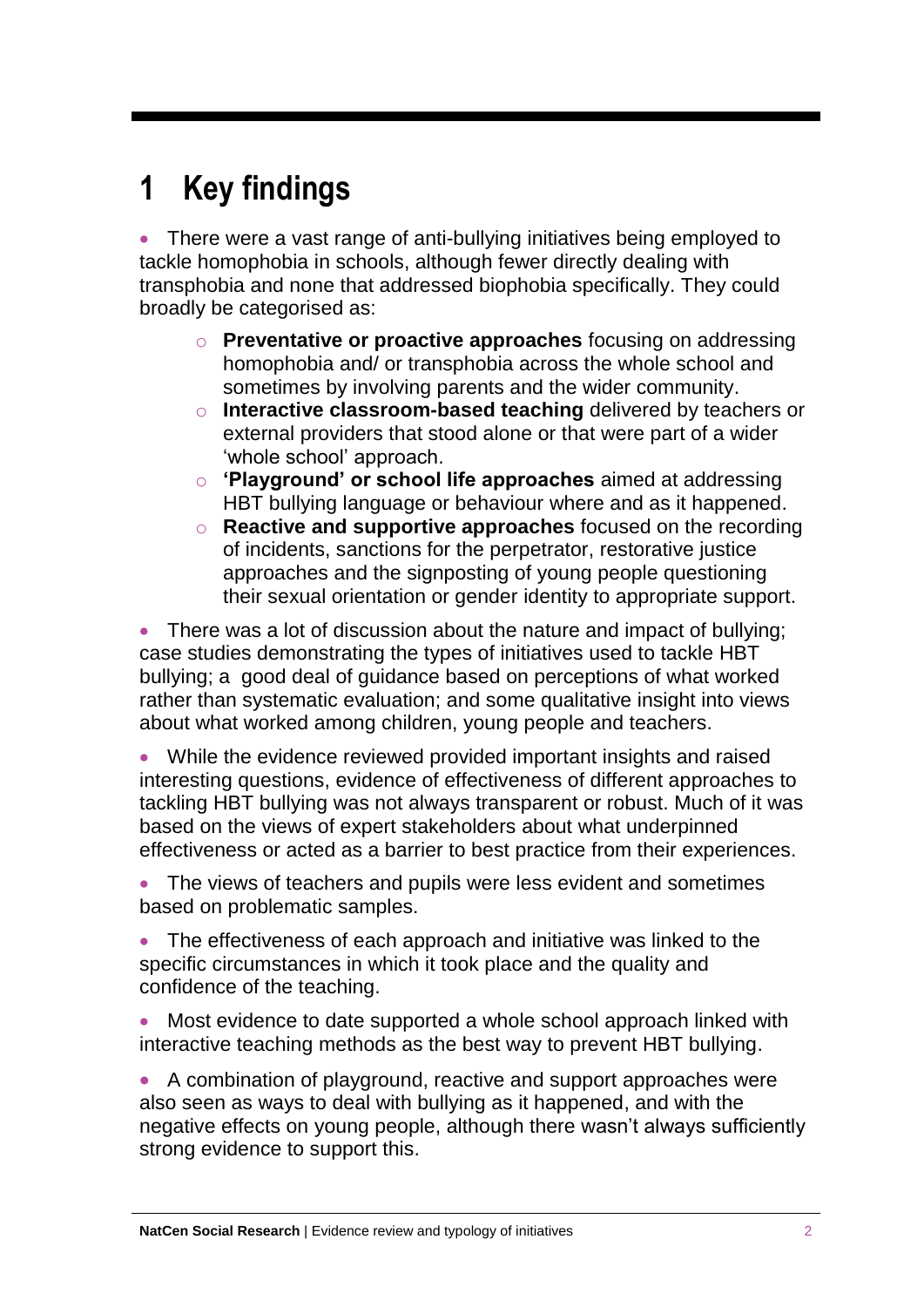# **2 Aims and method**

## Aims

This evidence review forms the first stage of research looking at, *What works in tackling homophobic, biphobic and transphobic bullying among school-age children and young people?.* The review was conducted in line with Government Social Research guidelines on conducting Rapid Evidence Assessments<sup>1</sup>. Further detailed information about the way in which the review was conducted and be found in the detailed method paper in Appendix A and in the full report that accompanies this review.<sup>2</sup>

The questions to be answered from the evidence review were:

- 1) What forms of HBT anti bullying initiatives exist in schools and/ or outside schools for school-aged children and young people, with specific reference to those aimed at reducing HBT bullying?
- 2) What specific factors are associated with effective initiatives and interventions?
- 3) How effective are these interventions in reducing the prevalence of HBT bullying and impact of bullying on LGB&T children and young people (and those perceived to be LGB T/ different)?
- 4) What evidence is there that these interventions are effective?
- 5) What examples are there of facilitators or barriers to effective programme?

## **Methods**

From an initial list of over 140 articles identified through literature searches, 31 were systematically selected for more thorough review. They were selected in order to cover a range of issues and types of articles. *Issues* included:

- the legal and policy context in which anti-homophobic, biphobic and transphobic (HBT) bullying initiatives take place;
- existing knowledge on the effectiveness of anti-bullying activities/ initiatives, both general and specifically in relation to HBT bullying;
- anti-HBT bullying resources and the knowledge on which their effectiveness was based;
- any specific differences of approach related to cyber bullying:
- specific issues or approaches relating biphobic and transphobic bullying.

A range of different *types of articles* and the knowledge or methods of which they are based were also included and these are shown in Table 1 below. Articles were chosen to represent the range of evidence and literature available, including literature reviews, original research, consultations, case studies of initiatives, policy documents, guidance documents, toolkits and fact sheets. They were also chosen, where possible, to include information on initiatives to tackle transphobic bullying, cyber bullying and bullying reflecting difference and diversity among pupils who suffer HBT bullying.

1 <http://www.civilservice.gov.uk/networks/gsr/resources-and-guidance>

<sup>2</sup> Mitchell, M., Gray, M. and Beninger, K. (2014) *Tackling homophobic, biphobic and transphobic bullying among school-aged children and young people: Findings from a mixed methods study of teachers, other providers and pupils*, London: Government Equalities Office.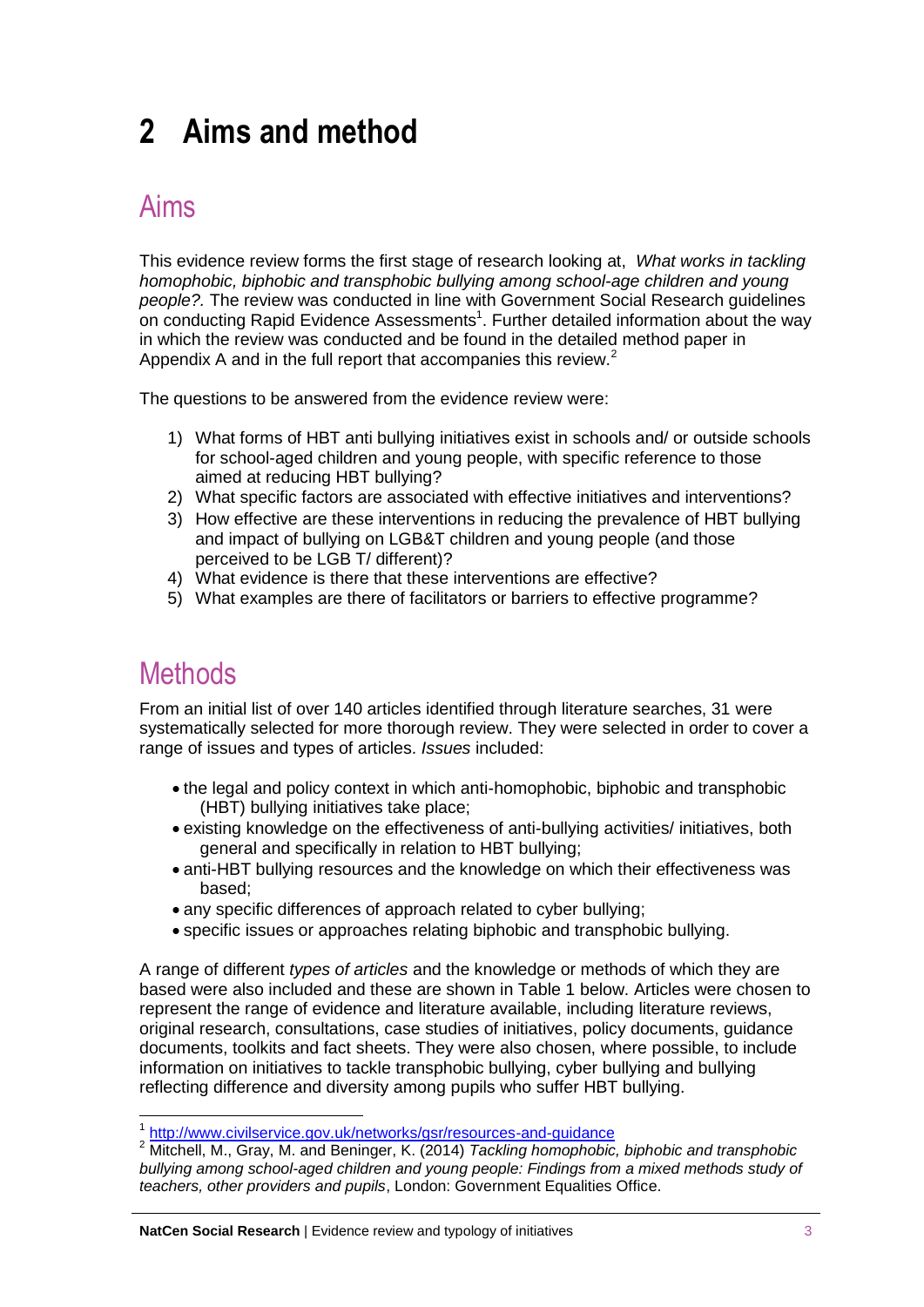| Table 1                                                       | Types of articles included in the review                                                                                                                                                                                                                                                                                                                                                                                                                                                                                                                                                                                                                                                                                                                                                                                                                                                                                                                                                                                                                                                                                                                                                                                                                                                                                                                                                                                                                                                                                                                                       |
|---------------------------------------------------------------|--------------------------------------------------------------------------------------------------------------------------------------------------------------------------------------------------------------------------------------------------------------------------------------------------------------------------------------------------------------------------------------------------------------------------------------------------------------------------------------------------------------------------------------------------------------------------------------------------------------------------------------------------------------------------------------------------------------------------------------------------------------------------------------------------------------------------------------------------------------------------------------------------------------------------------------------------------------------------------------------------------------------------------------------------------------------------------------------------------------------------------------------------------------------------------------------------------------------------------------------------------------------------------------------------------------------------------------------------------------------------------------------------------------------------------------------------------------------------------------------------------------------------------------------------------------------------------|
| Literature or<br>evidence reviews                             | Hardeep et al. (2013) literature review on the nature and form<br>of homophobic bullying with some discussion of how to<br>address such bullying.<br>Smith et al. (2004) edited collection of anti-homophobic<br>$\bullet$<br>bullying initiatives and learning arising from them the point of<br>view of academic experts and educationalists.<br>Morillas and Gibbons (2010) small-scale literature review in<br>$\bullet$<br>the USA, although incorporating reference to bisexuality and<br>transgender in the review.                                                                                                                                                                                                                                                                                                                                                                                                                                                                                                                                                                                                                                                                                                                                                                                                                                                                                                                                                                                                                                                     |
| <b>Evidence reviews</b><br>combined with<br>original research | O'Higgins et al. (2010) a comprehensive evidence review of<br>$\bullet$<br>what were, or are considered to be, the most effective<br>approaches in tackling homophobic bullying in Ireland and<br>internationally. This was combined with case studies exploring<br>initiatives to tackle homophobic bullying in six Irish schools,<br>involving reviews of policies, interviews with teachers and other<br>school staff and groups with pupils. The work was funded by<br>the Equality Authority in Ireland.<br>Warwick et al. (2004) a comprehensive evidence review from<br>$\bullet$<br>1997 to 2004 and 28 semi-structured interviews with expert<br>stakeholders including the Department for Education, Ofsted,<br>Health Development Agency, Qualifications and Curriculum<br>Association and range of services working with LGB and/ or T<br>young people. The work was conducted by respected<br>academics and Schools Out, which promotes work to address<br>homophobia in schools. It was funded by the then Department<br>for Education and Skills.<br>Tippet and Houlston (2010) a comprehensive evidence<br>$\bullet$<br>review of identity-based anti-bullying approach, including<br>sexual orientation and gender identity; a survey of local<br>authorities on the perceived effectiveness of different ways of<br>tackling identity-based bullying among anti-bullying<br>coordinators in England, Scotland and Wales; and seven<br>stakeholder interviews including Stonewall, the Welsh Anti-<br>bullying Network and Respectme (Scotland). The work was |
| <b>Original research</b><br>or comprehensive                  | funded by the Equality and Human Rights Commission.<br>Formby (2013) Mixed method case studies including self-<br>$\bullet$<br>completion survey, depth interviews and focus groups in three                                                                                                                                                                                                                                                                                                                                                                                                                                                                                                                                                                                                                                                                                                                                                                                                                                                                                                                                                                                                                                                                                                                                                                                                                                                                                                                                                                                   |
| local consultations                                           | schools, three youth services and three LGB and T youth<br>services in the North of England. The study compared the<br>understandings and suggested ways of responding among staff<br>and young people.<br>Department for Education (2011) a comprehensive<br>evaluation and typology of initiatives for anti-bullying and their<br>perceived effectiveness of anti-bullying initiatives in general.<br>Formby and Willis (2011) Original research in South<br>Yorkshire that looked at the facilitators and barriers to<br>conducting work with young people on homophobia and                                                                                                                                                                                                                                                                                                                                                                                                                                                                                                                                                                                                                                                                                                                                                                                                                                                                                                                                                                                                |
|                                                               | transphobia. The study used a self-completion questionnaire<br>with 146 young people accessed via local stakeholders; 8<br>discussion groups with young people in schools or youth<br>centres; and 9 depth interviews with teachers or youth workers.                                                                                                                                                                                                                                                                                                                                                                                                                                                                                                                                                                                                                                                                                                                                                                                                                                                                                                                                                                                                                                                                                                                                                                                                                                                                                                                          |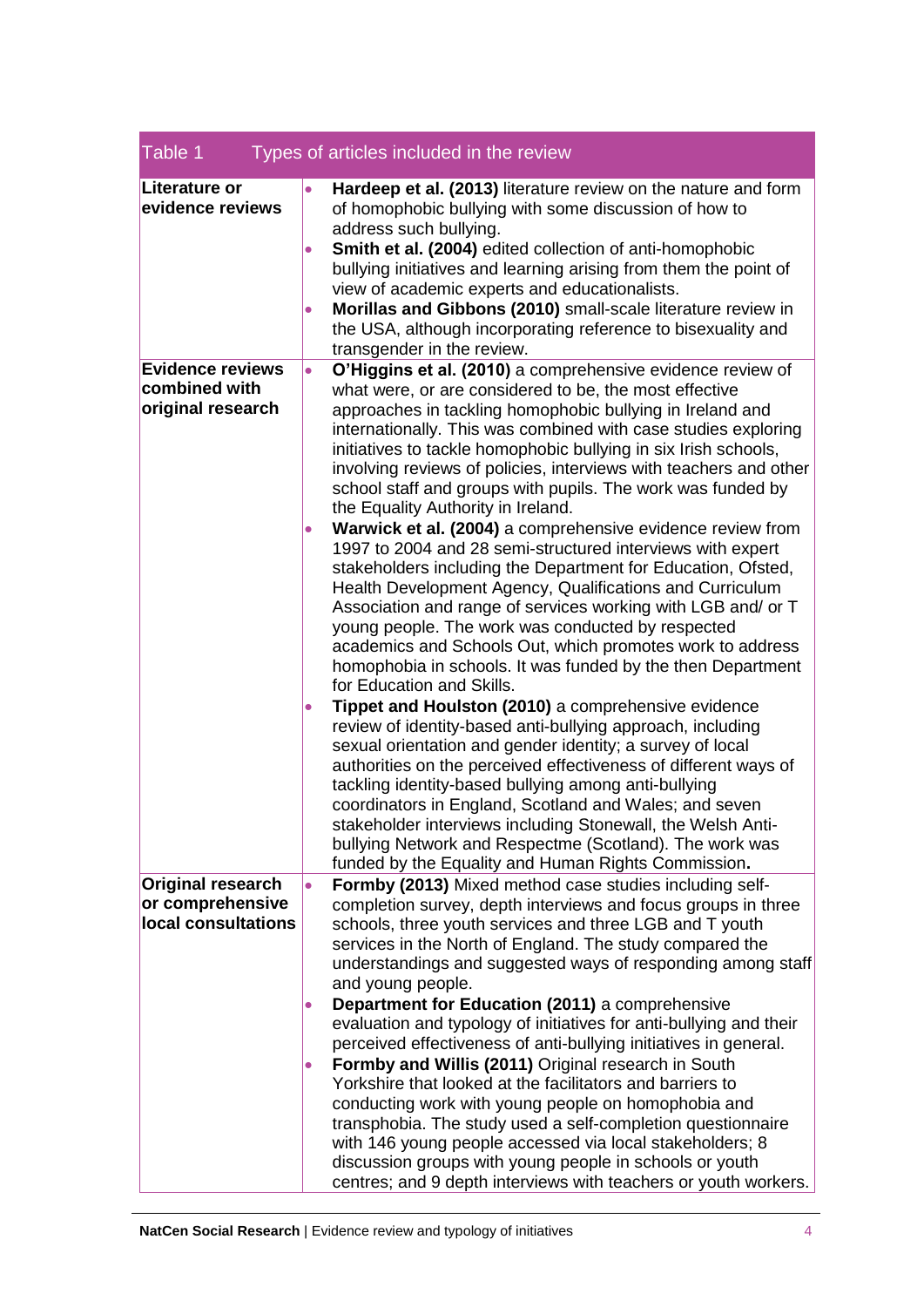|                                     | $\bullet$ | Daley (2007) limited original Canadian qualitative research with   |  |  |
|-------------------------------------|-----------|--------------------------------------------------------------------|--|--|
|                                     |           | nine professionals working with LGB and T young people, with       |  |  |
|                                     |           | some theoretical discussion of identities intersecting with        |  |  |
|                                     |           | sexual orientation such as race and in-comers (immigrants).        |  |  |
|                                     |           | Pescitelli (2011) Masters work exploring homophobic and            |  |  |
|                                     |           |                                                                    |  |  |
|                                     |           | transphobic cyber bulling, its causes and what can be done         |  |  |
|                                     |           | about it. The study raises interesting questions and issues but    |  |  |
|                                     |           | the issues but is limited by the use of convenience sampling.      |  |  |
|                                     | $\bullet$ | Paul et al. (2010) an evaluation using the Quality Circle          |  |  |
|                                     |           | approach to tackle homophobic bullying, involving 32 years 7, 8    |  |  |
|                                     |           | and 9 pupils split into 6 groups.                                  |  |  |
|                                     |           | Marston (2002) a conference summary on cyber bullying that         |  |  |
|                                     |           | built on findings of a survey of 2,000 young people. Includes      |  |  |
|                                     |           | discussion of what e-safety should look like for young people.     |  |  |
|                                     |           | Lewisham Safeguarding Children and Young People                    |  |  |
|                                     |           | Strategic Partnership Board (2011) survey of young people          |  |  |
|                                     |           | in the Borough showing low levels of desired info on gender        |  |  |
|                                     |           | and sexuality in PHSE.                                             |  |  |
|                                     |           |                                                                    |  |  |
|                                     |           |                                                                    |  |  |
| Good practice case.                 |           | Stonewall (2013) Stonewall Equality Index documenting the          |  |  |
| studies or                          |           | top ten local authorities in celebrating difference and tackling   |  |  |
| minimum                             |           | homophobic bullying and the criteria against which the             |  |  |
| standards based                     |           | authorities were assessed.                                         |  |  |
| on case examples                    | $\bullet$ | Warwick and Aggleton (2014) three qualitative school case          |  |  |
| of initiatives                      |           | studies in South London using interviews with staff and pupils.    |  |  |
|                                     | $\bullet$ | Ofsted (2012a) case study of the implementation and lessons        |  |  |
|                                     |           | learnt from an initiative to tackle homophobic bullying at Prince  |  |  |
|                                     |           | Henry Grammar School. The initiative was loosely based on          |  |  |
|                                     |           | Stonewall's 'Some People Are Gay, Get Over It!' campaign,          |  |  |
|                                     | $\bullet$ | <b>Ofsted (2012b)</b> case study of the implementation and lessons |  |  |
|                                     |           | learnt from an initiative to tackle homophobic bullying at Stoke   |  |  |
|                                     |           | Newington Sixth Form College. The initiative approached            |  |  |
|                                     |           | tackling homophobic bullying by integrating information about      |  |  |
|                                     |           | LGB and T people through the whole curriculum and the whole        |  |  |
|                                     |           | school community.                                                  |  |  |
| <b>Guidance to</b>                  | $\bullet$ | Stonewall (2014) builds on their Stonewall's School Report in      |  |  |
| schools based to                    |           | 2007 to look at the nature and impact of derogatory                |  |  |
| some extent on an                   |           | homophobic language. Case studies and guidance are used to         |  |  |
| evidential base,                    |           |                                                                    |  |  |
|                                     |           | highlight possible ways to respond to the use of homophobic        |  |  |
| although the exact<br>nature of the |           | language.                                                          |  |  |
|                                     |           | Department for Education (2013) guidance to head teachers,         |  |  |
| evidence or how it                  |           | staff and governing bodies on how to help schools prevent          |  |  |
| was assessed isn't                  |           | and respond to bullying as part of their overall behaviour         |  |  |
| specifically                        |           | policy. It outlines the Government's approach to bullying,         |  |  |
| included                            |           | legal obligations and the powers schools have to tackle            |  |  |
|                                     |           | bullying, and the principles which underpin the most               |  |  |
|                                     |           | effective anti-bullying strategies in schools. It is reviewed      |  |  |
|                                     |           | annually.                                                          |  |  |
|                                     | $\bullet$ | IGLYO (2014) minimum standards for combating homophobic            |  |  |
|                                     |           | and transphobic bullying emerging from their Stop H8: Tackling     |  |  |
|                                     |           |                                                                    |  |  |
|                                     |           | Bullying in Europe Conference and supported by the European        |  |  |
|                                     |           | Commission. It was unclear from the document who specifically      |  |  |
|                                     |           | participated in the conference and contributed to the guidance.    |  |  |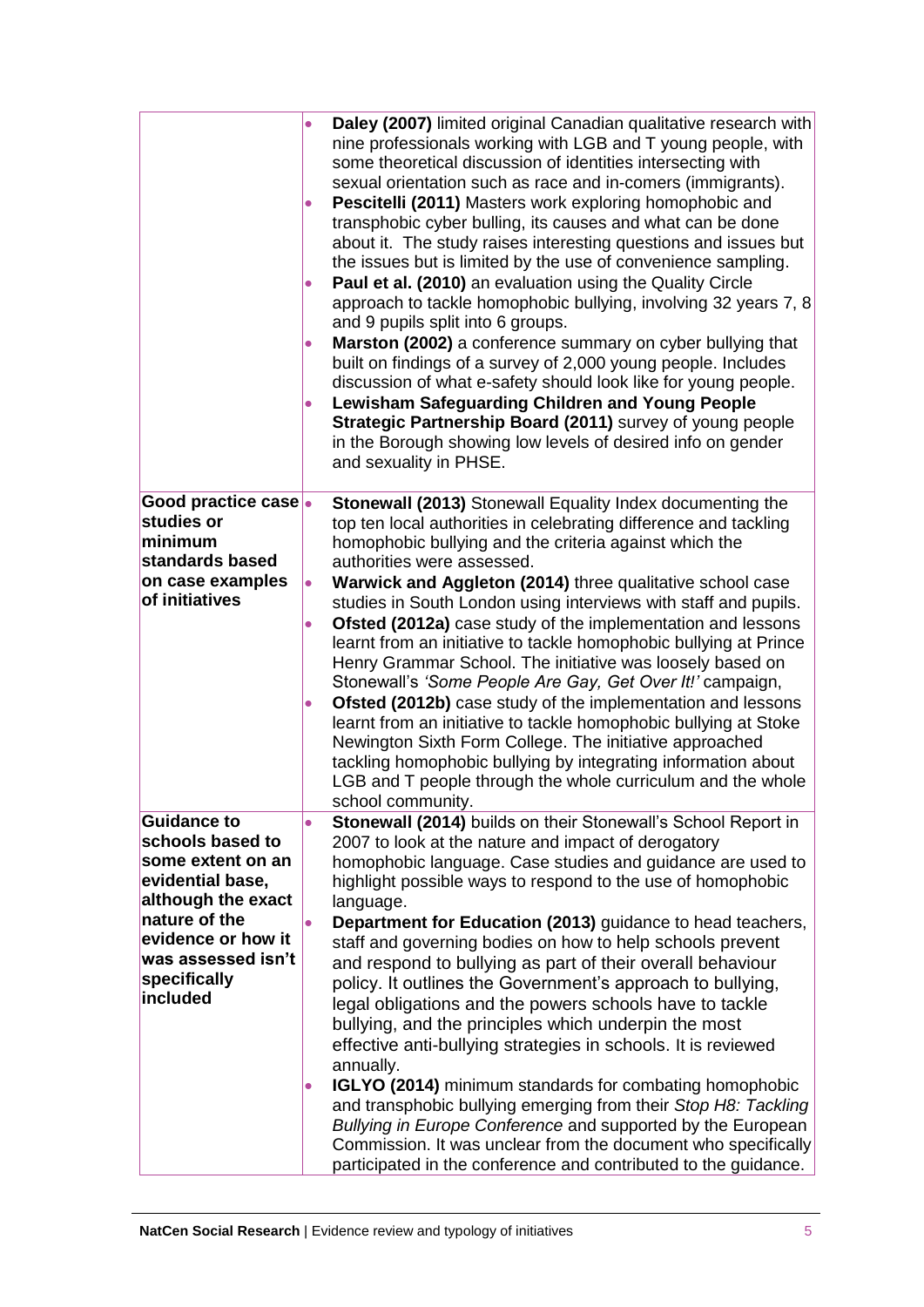|                                                                                                                                        | GIRES (2008) a guide to gender identity terminology and<br>$\bullet$<br>transphobic bullying practical guidance aimed at school staff<br>and covering pupils and staff, sponsored by the Home Office.<br>Ofsted (2013) briefing paper on how they will explore the<br>action of schools to prevent homophobic bullying during<br>inspections.<br>Welsh Government (2011) anti-homophobic bullying guidance<br>with reference to key policies supporting such work and<br>guidance on what schools can do. The document includes case<br>studies on work that schools and local authorities are already<br>doing.<br><b>Tower Hamlets Council Communications Unit (2011)</b><br>$\bullet$<br>guidance based on local consultation with young people,                                                   |
|----------------------------------------------------------------------------------------------------------------------------------------|-------------------------------------------------------------------------------------------------------------------------------------------------------------------------------------------------------------------------------------------------------------------------------------------------------------------------------------------------------------------------------------------------------------------------------------------------------------------------------------------------------------------------------------------------------------------------------------------------------------------------------------------------------------------------------------------------------------------------------------------------------------------------------------------------------|
|                                                                                                                                        | parents/ carers, school staff and local organisations.<br>Department for Children, Schools and Families (DCSF)<br>(2007) guidance and practical information about how to deal<br>with homophobic bullying in schools aimed at governors, senior<br>managers, teachers and other staff.<br>Learning and Teaching Scotland (date not given) a<br>$\bullet$<br>comprehensive guide for teachers based on research with<br>teachers, education authority, staff and young people. The<br>toolkit was supported by the Scottish Government, LGBT<br>Scotland and Learning and Teaching Scotland.<br>Childnet International (2009) policy guidance with practical<br>tips for school on how to tackle cyber bulling in schools,<br>supported by the Department for Children, Schools and<br><b>Families</b> |
| <b>Toolkits, action</b><br>points and<br>factsheets with<br>some evidence on<br>which the views<br>about<br>effectiveness are<br>based | Barrie (2013) a practical toolkit based on a review of policies,<br>$\bullet$<br>some literature and the experiences of the author attempting to<br>deal with homophobia as secondary school teacher in<br>Birmingham. The toolkit was supported by Birmingham<br>University, the National Lottery Fund and the Heritage Lottery<br>Fund.<br><b>EACH (2012)</b> a poster-style leaflet developed by Educational<br>$\bullet$<br>Action Challenging Homophobia listing ten things schools can<br>do to challenge homophobia.<br>Hinduja and Patchin (2011) a fact sheet on cyber bullying and<br>$\bullet$<br>sexual orientation based on some research evidence about<br>what works in preventing homophobic and transphobic cyber<br>bullying, primarily in the USA.                                 |

As can be seen these sources varied from comprehensive literature or evidence reviews, through original research and consultations to good practice case studies, guidance and toolkits. There was a good deal of guidance on what schools should do. This included general guidance on addressing bullying with the suggestion or implication that this could also be applied in tackling HBT bullying. It also included specific guidance and toolkits local authorities and schools on ways to address HBT bullying specifically. However, the robustness of the reviews and research, the transparency and clarity on which good practice guidance was based, and the evidence of effectiveness varied from very good to very poor.

There were specific issues in relation to each of the type evidence reviewed, that included: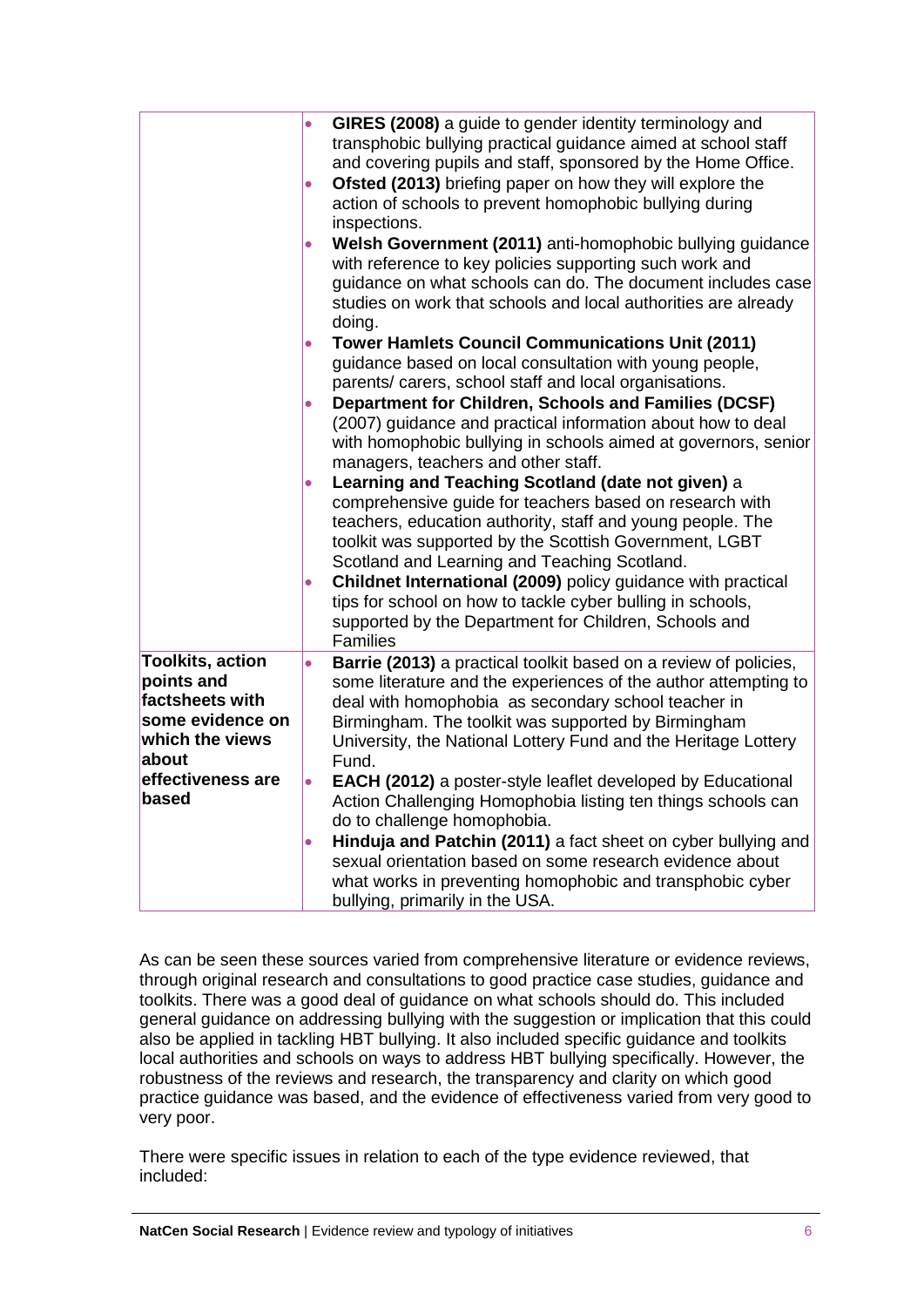- **Literature reviews and evidence reviews**  there were some high quality reviews but they tended to focus on the nature and impact of bullying rather than the effectiveness of initiatives. Where effectiveness was discussed it was dependent on the quality of the literature being reviewed which varied from strong to very poor. Given the changing legal context relating to equality in Britain some of the literature was now out of date post the Equality Act (2010).
- **Evidence reviews combined with original research or comprehensive local consultations** – these tended to be the strongest of the articles reviewed, with the exception of some of the qualitative studies that used convenience samples. None of the studies by themselves enabled us to identify the most effective approach to tackling HBT bullying but collectively they provided important insights into what worked from the point of view of educationalists, teachers, young people and youth workers in relation to specific initiatives. None could be considered a systematic evaluation.
- **Good practice case studies, guidance and minimum standards**  these were most common types of documents and useful as examples of what key stakeholders in the field and government bodies felt worked. They provided case examples of what was considered by educationalists, experts and government to be best practice, although the exact reasons why this was the case wasn't always explicit. In some instances best practice was indentified by comparison between initiatives in schools. In others, however, there was a statement that the case studies or information provided was best practice without transparency about how evidence or case studies had been reviewed or the methodology used to collect information and views. There was scope, therefore, for information about case studies, guidance and minimum standards to be considerably improved in terms of its evidentiary base.
- **Toolkits, action points and factsheets** by their nature these types of documents are designed to be practical and often provided helpful suggestions about what schools could do. The methodology used to arrive at the information wasn't always clear from an evidence-based point of view.

The best, most robust or insightful evidence of what does and doesn't work among that reviewed is drawn out throughout the discussion below based on the documents reviewed.

# **3 Typology of interventions**

## 3.1 Introduction

Previous general research on anti-bullying strategies by the Department for Education (2011) found that school-based anti-bullying activities and initiatives could broadly be grouped into: whole school approaches, classroom strategies, playground strategies and reactive strategies. We have built on this typology but added the provision of support for pupils bullied because of their perceived sexual orientation or gender identity, those questioning their sexual orientation or gender identity or who identify as lesbian, gay,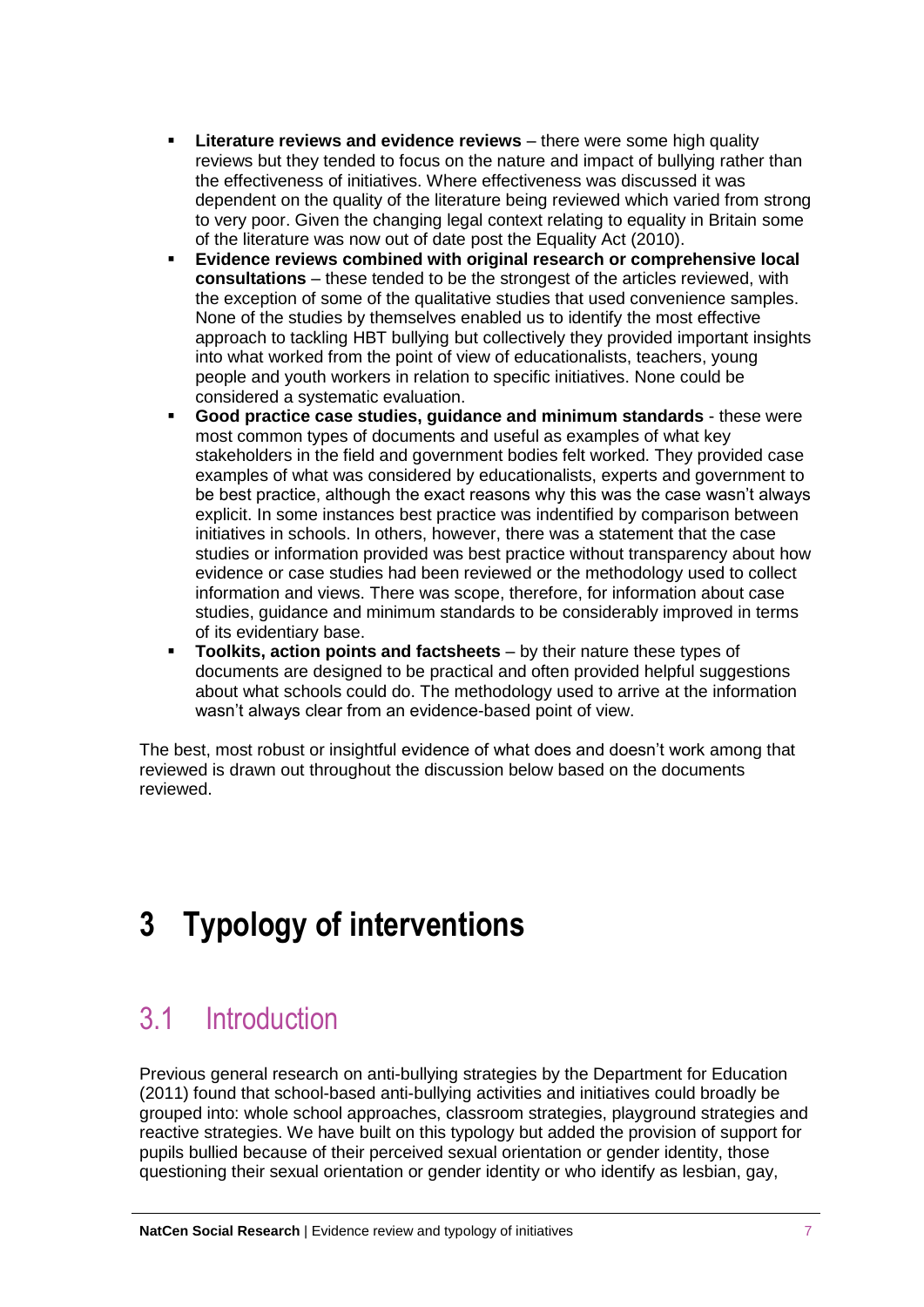bisexual or transgender (LGB or T). This provision is included under the reactive and supportive strategies heading. We therefore discuss four broad approaches.

- **Preventative or proactive approaches** focusing on tackling homophobic, biphobic and transphobic (HBT ) bullying within the whole curriculum and within the wider community.
- **Interactive, discursive and reflexive teaching** by teachers or external providers that stood alone or was part of a wider 'whole school' approach.
- **Playground or school life approaches** aimed at addressing HBT bullying language or behaviour where and as it happened in or around the school.
- **Reactive and supportive approaches** focused on dealing with bullying after it had happened. Either through:
	- Recording of incidents, sanctions for the perpetrator and restorative justice after the event.
	- Supporting pupils who have been bullied and signposting young people questioning their sexual orientation or gender-identity to other resources where such support was beyond the expertise of ordinary teaching staff.

The first two of these approaches were broadly been seen in the literature as focusing on *preventative* work that tries to stop HBT bullying happening in the first place. The last three were seen as *reactive* or supportive dealing with HBT bullying *as or after the bullying happened*. We have separated these categories here for empirical clarity of approach. In reality schools use these different approaches, or it was suggested that they do so, at the same time.

## 3.2 Preventative or proactive approaches

#### 3.2.1 A 'whole school' approach

A consistent theme through the research was that for anti-HBT bullying initiatives to be successful they needed to be part of *a 'whole school'* approach (Hardeep et al. 2003; Department for Education, 2011; Welsh Government, 2011). This was because the approach looked at the ways in which bullying should be addressed *across* and through *involvement of* the whole school rather than being limited to one area of activity (e.g. PSHE teaching) or just to one teacher or a small group of pupils. Key elements of the approach were that it would *'contribute to the ongoing work of all teachers with young people across the entire curriculum'* (O'Higgins et al. 2005 p. 2). It would also*' create an environment that prevents bullying from being a serious problem in the first place'*  (Department for Education, 2004 p.6).

Some literature and the experiences of some teachers suggested that the whole school approach also needed to be linked into the *wider* (whole) *community* (Barrie, 2013). This was because early involvement of parents and governors helped to reduce opposition to initiatives. Support in the in the wider community also served to help sustain anti-HBT bullying messages given in schools rather than undermining them. It was suggested in Barrie's report that a good way to achieve links with the wider community was through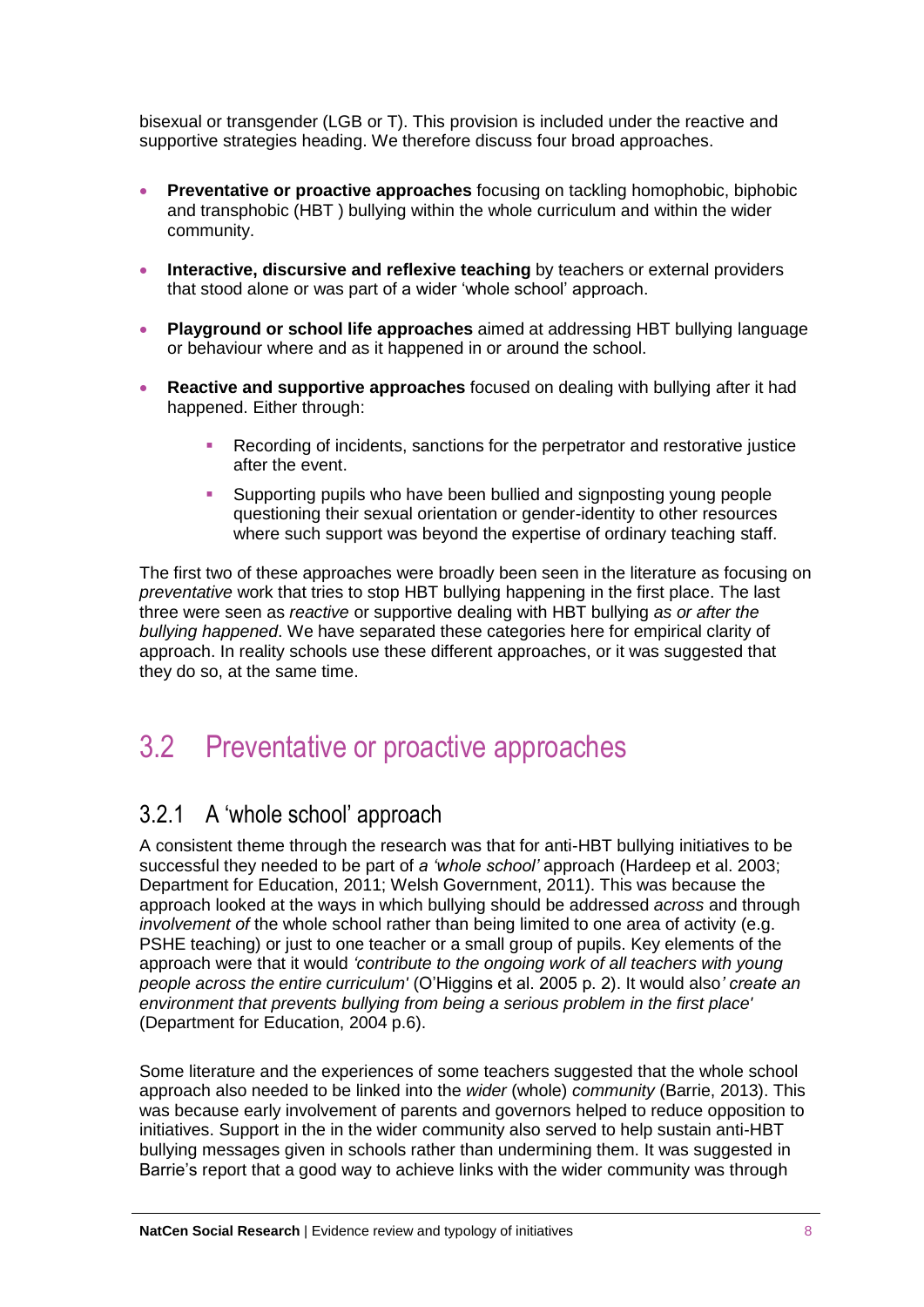*multi-agency working* with children's services, the police and local LGB and/ or T organisations. Where possible it was all considered to be important to involve parents.

#### 3.2.2 Specific parts of the whole school approach

According to O'Higgins et al (2005 p. 46-50) from their comprehensive literature review aspects of the whole school approach that make it more effective are:

- Leadership and management of change
- Policy development
- Curriculum planning for teaching and learning
- School ethos
- **•** Student voice
- Provision of student support services
- Partnership with parents and local communities

A number of important aspects of a whole school approach that were discussed in the evidence review are outlined in turn below.

#### **Leadership and involvement**

Leadership and involvement of senior managers, Head Teachers, school governors, local authorities and parent/ carers was a recurring theme across the articles reviewed in terms of the success of initiatives and activities aimed at reducing HBT bullying.

- **Senior management or Head Teachers** were seen to convey authority and commitment to an initiative as well as ensuring funding for important changes in curriculum, training, teaching, enforcement of sanctions and support for pupils (Formby and Willis, 2011; Paul et al., 2010).
- **School governors** were seen as important to support any initiatives. It also helped to have a named governor to support initiatives specifically focused on preventing or reducing HBT (Formby and Willis, 2011).
- **Parents/ carers** guidance suggested that involvement of parents early in how to address homophobic bullying was a good way to reveal any opposition to doing so at the school and to address any concerns (Welsh Government, 2011). Guidance and literature reviewed also suggested that it helped to convey to parents the school policy on HBT bullying and what to do if their child was being bullied (Department for Education, 2013; Paul et al. 2010). Parents could be involved as supportive parent governors or through a school website or newsletter. Qualitative research with young people, teachers and youth services in South Yorkshire revealed that fear of parental complaints was a notable factor that prevented activities or initiatives being successful in schools (Formby and Willis, 2011).
- **Initiative 'champions'** there was some support from the literature and from qualitative research with teachers and other providers for the idea of a named person or a group of 'advocates' to drive anti-HBT bullying work forward within the school (Morillas and Gibbons, 2010; Formby and Willis, 2011). From a case study of an anti-homophobic bullying initiative in a Grammar school was thought to be the case as long as such wasn't left to a *'few brave people'* (Ofsted, 2012a).
- **Local authorities** where applicable it was suggested that local authorities could help provide the resources and expertise to develop initiatives. Some local authorities had anti-bullying co-ordinators who worked across schools and who could act as champions (Stonewall, 2013).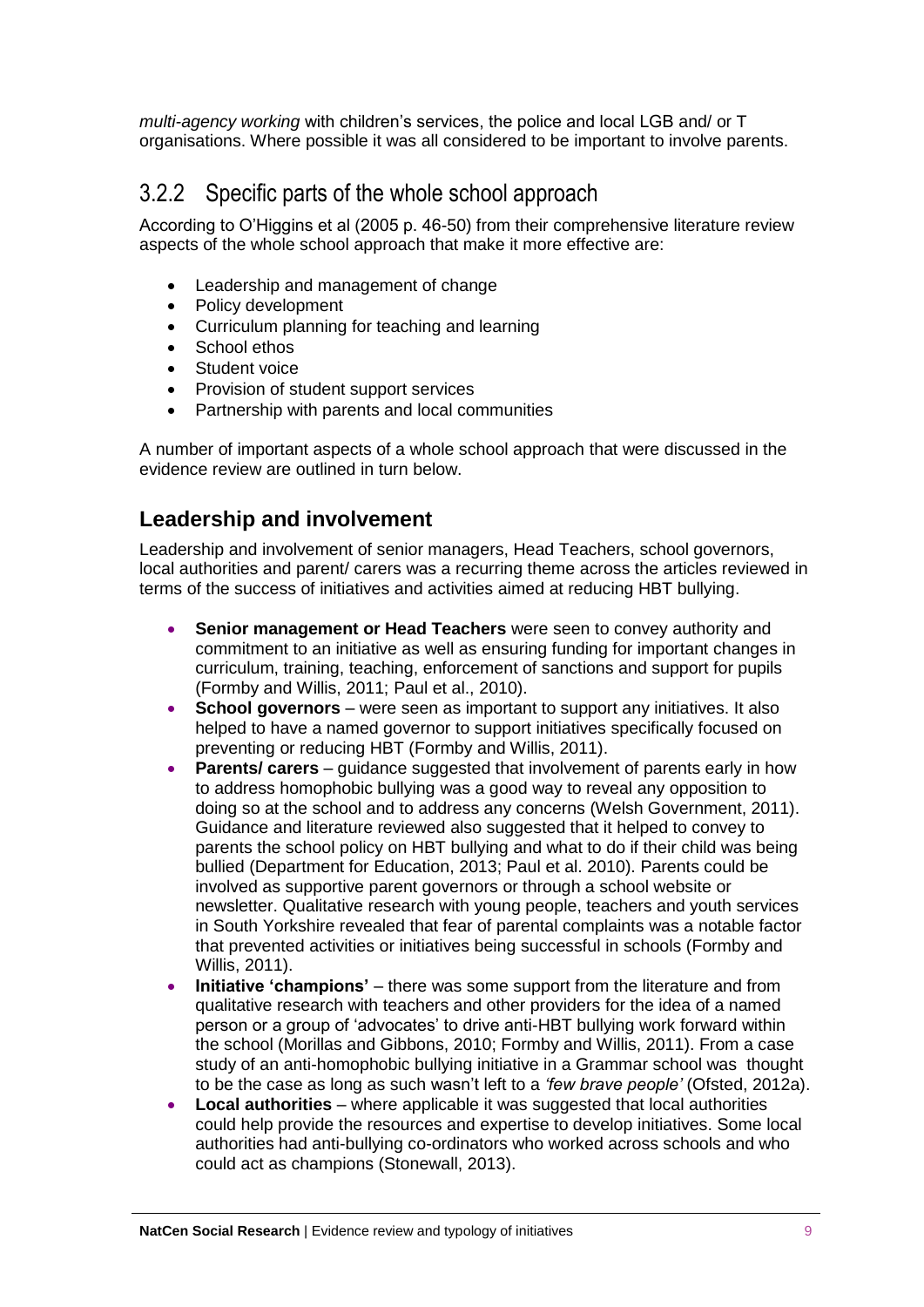Collectively the evidence in relation to the importance of leadership and involvement was strong being based on relatively robust, primary qualitative work and reviews of case studies by expert stakeholders (e.g. Ofsted, Stonewall) in the field. The evidence suggests that it is important to have individual champions to drive work forward. However, it is also important for 'champions' to involve and co-ordinate a range of stakeholders rather than being wholly responsible for initiatives themselves.

#### **Policy development**

Establishing and embedding a clear policy, legal and empirical need to do work on HBTbullying helped schools to support activities and initiatives and to drive work forward. A number of ways were suggested to do this:

- Literature reviewed, and interviews with expert stakeholders, suggested there was a need to challenge the idea that everyone is heterosexual or adheres to a simple binary gender. In particular, it was important to challenge the view that there were "no LGB or T pupils at the school" (Warwick et al., 2004).
- Guidance suggested that the need to undertake anti-HBT bullying in the schools could be supported by local surveys that showed the extent of HBT-bullying in the school or local authority or national surveys that showed the level HBT bullying in the country as a whole (e.g. Stonewall Education Equality Index, 2013). Previous government guidelines suggested that schools could conduct an anonymous survey to determine the extent and types of bullying in their school that could act as a baseline against which progress could be compared (Department for Children, Families and Schools, 2007).
- Government guidance suggested there was a need to reinforce the policy and legal framework for work to tackle HBT bullying (e.g. by referring to measures under the Education and Inspections Act 2006; Equality Act 2010; Malicious Communications Act, 1988) to ensure schools understood support to undertake work on HBT bullying and what they could do (Department for Education, 2013 p, 3-5)

Five important areas of *policy development* were identified in the literature review as necessary to support HBT anti-bullying work:

- **Equal Opportunities Policy**  that there should be *specific* mention of discrimination on the basis of sexual orientation and gender reassignment in the policy so that such issues are actively considered when thinking about what the school does to tackle HBT bullying (Stonewall Education Equality Index, 2013; Ofsted, 2013)
- **Inclusive anti-bullying policy**  guidance on HBT bullying and cyber bullying suggested that schools should have clear policies in place to tackle bullying - of which pupils, teachers and parents are aware - with sanctions for pupils who threaten, attack, exclude or otherwise mistreat other pupils based on their perceived or actual sexual orientation or gender identity (Stonewall Education Guide, 2014; Hinduja and Patchin, 2011).
- **Responsible electronic technology usage policy** guidance and conferences on cyber bullying suggested that schools should have a policy agreed with students on acceptable and appropriate use of technology such as laptops, mobile phones, digital cameras that prohibited the use of HBT language and images. The policy should also educate pupils about the law on the sending of malicious electronic communications (Childnet International, 2009). It should also be updated regularly to keep up with developments in technology.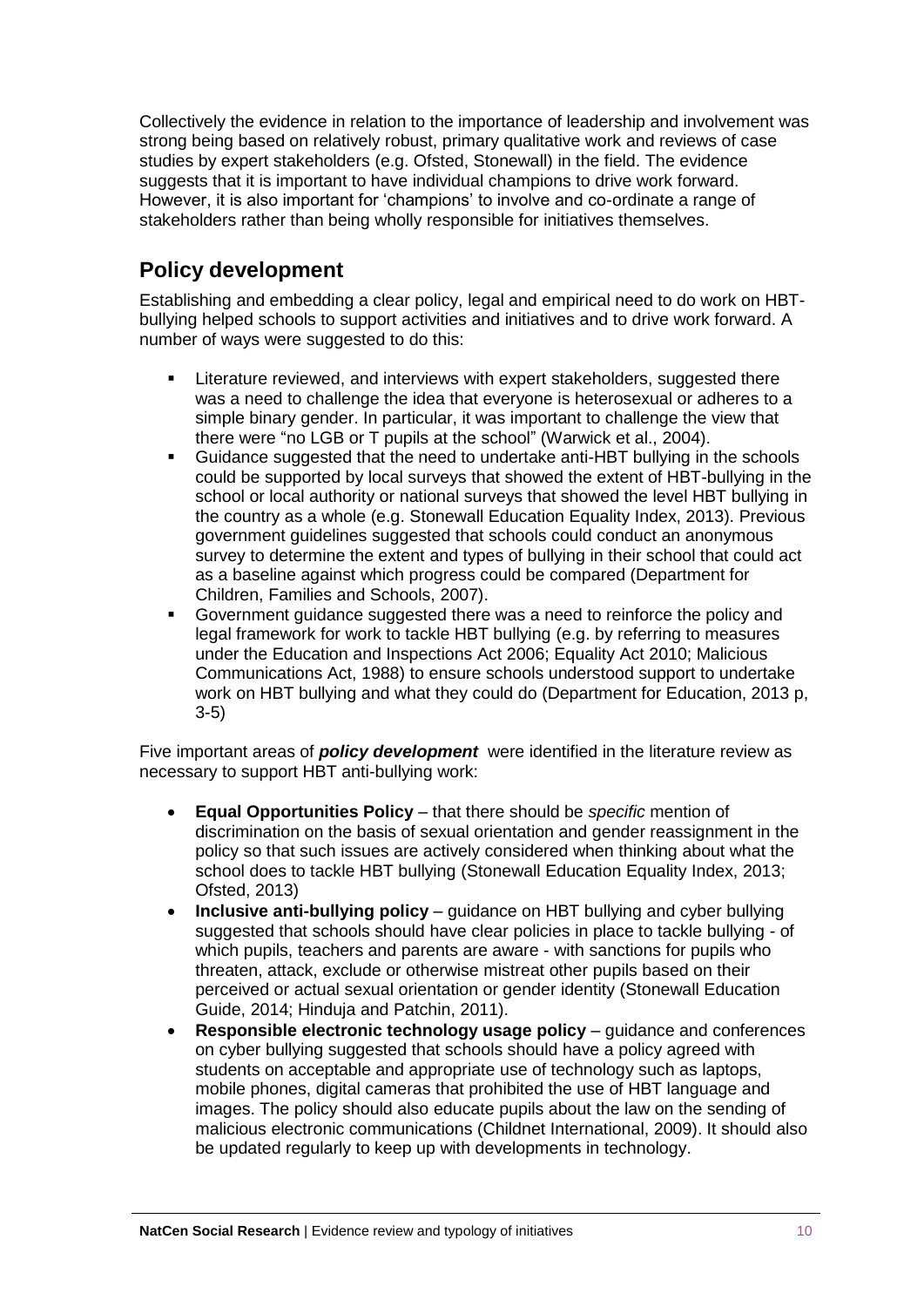- **'Transitioning' and gender identity policy** guidance documents on how to deal with transphobia in schools suggested schools prepare a contingency plan detailing how the school will respond if a pupil declares an intention to undergo gender reassignment, to transition to a different gender role or is 'outed' by someone else. Schools should also consider how to respond if a young person wishes to identify as neither gender or both (GIRES, 2008).
- **Link with other areas of health and well-being policies and interventions** (e.g. National Healthy Schools, Social and Emotional Aspects of Learning (SEAL) in order to better promote and integrate anti-HBT-initiatives into the life of the school.

All of these suggestions were important - based on the literature and the views of expert stakeholders - but there is still the need to examine the relationship between policy development and its impact in practice. For example, Warwick et al. (2004) observe that, despite the importance attached to putting such policies in place: *'Making mention of homophobia in school policies is of little value if issues are not also dealt with in classrooms'* (Warwick et al, 2004 p.16).

#### **Curriculum planning for teaching and learning**

Positive case studies and original research evidence indicated that challenging HBTbullying was more likely to be effective where there was specific mention of it in teaching *and* where there was a positive portrayal of LGB and/ or T people and/ or their families. Having a curriculum that clearly *included* LGB and/ or T people and specifically addressed their experiences was thought by experts, regulators and local authorities to help reduce prejudice against LGB and T pupils (Stonewall Equality Index, 2013; Ofsted, 2012; Tippett and Houlston, 2010). By comparison curriculum 'invisibility' or 'patchy coverage' were found in original mixed methods research to reinforce prejudices by suggesting such issues were unimportant (Formby, 2013; Formby and Willis, 2011).

Positive ways to integrate sexual orientation and gender identity into the curriculum that were identified included:

- **Historical or subject-based opportunities to challenge prejudices and promote equality** – e.g. learning about Alan Turing and the enigma machine in information technology lessons; in history about the Holocaust students learning about LGB or T people of the time; in art study the work of Grayson Perry (Department for Children, Schools and Families, 2007) . In relation to gender identity there were also opportunities in biology to learn about gender and in maths to learn about statistics on the likely percentage of the population that feel into social groups including, transgender, and the methodology on which assessments were made (GIRES, 2008).
- **Talking about difference and diversity in society** particularly reinforcing that LGB and T people and the families of LGB and T people are a 'normal' part of society (Ofsted, 2012a; Ofsted, 2012b).
- **Ensuring inclusion of identity-based bullying in the formal curriculum such as PSHE lessons** (Tippett et al., 2010).

However, government guidance based on a review of the most effective anti-bullying strategies in schools stated that teaching about LGB and/ or T people and addressing HBT-bullying were only likely to work well where teaching staff had been given *appropriate training* that gave them *confidence to teach* on these issues (Department for Education, 2013). In the broadest sense experts working in the field suggested that effective anti-HBT teaching needed to be supported by diversity awareness training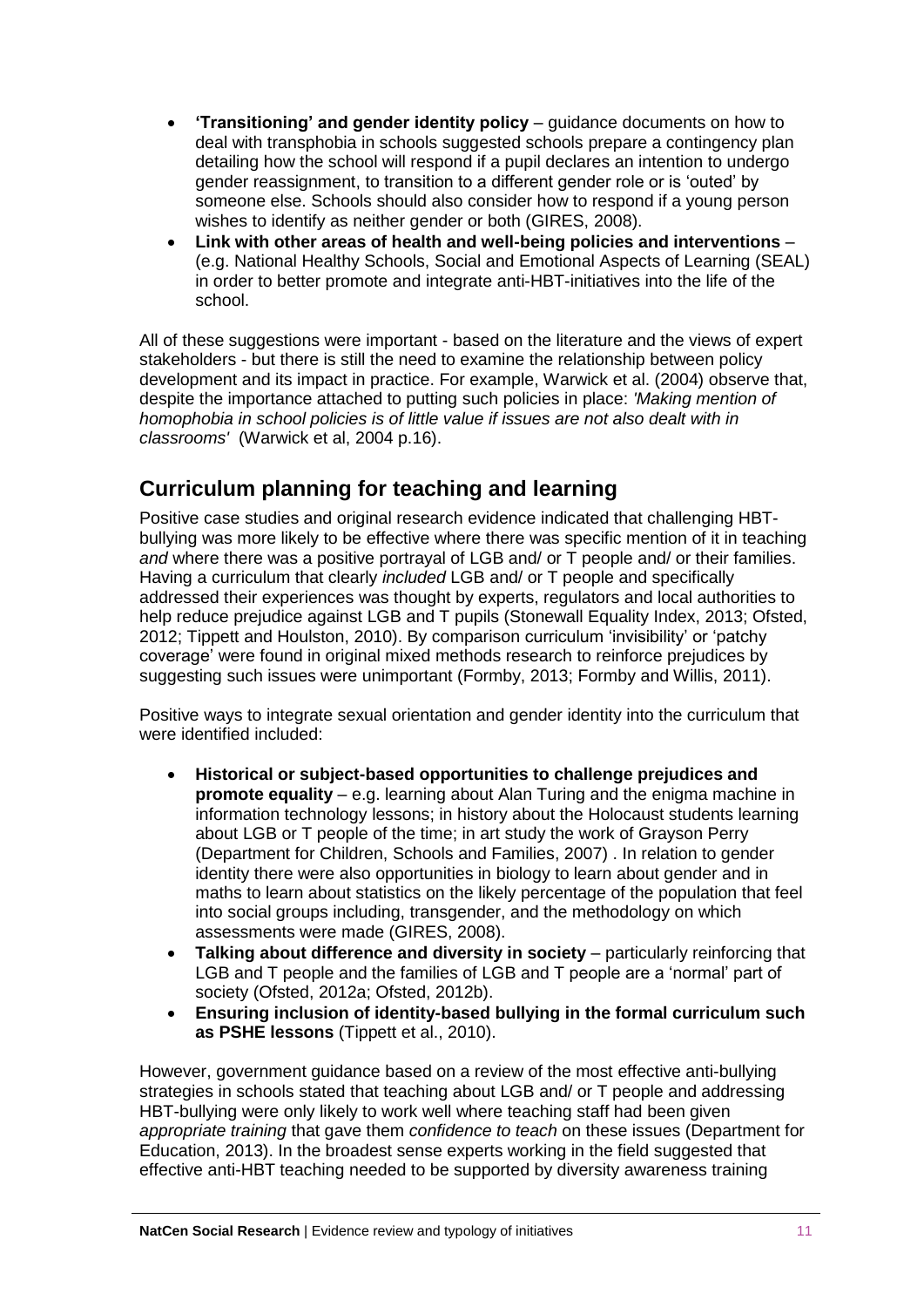(Ofsted, 2012a; Hinduja and Patchin, 2011). However, from the literature and interviews with experts educationalists working in the field specific training on anti-homophobic bullying was thought to be more effective. This was especially the case where it '*drew on the experience and expertise of anti-bullying organisations with a proven track record and/or specialised expertise in dealing with certain forms of bullying'* (Department for Education, 2013 p.8; Stonewall Education Equality Index, 2013).

Without such training it was felt that teachers would lack sufficient confidence to be able to tackle HBT-bullying, resulting in discomfort, embarrassment or lack of clear understanding about what to do if their own sexual orientation or gender identity are questioned. In one study with expert stakeholders, it was noted poor teacher training meant that *'homophobia was often ignored, responded to inappropriately and frequently reinforced'* (Warwick et al. 2004 p.16). Further research is needed with teachers themselves to understand whether they feel confident to tackle HBT bullying and to address the questions about sexual orientation and gender identity that may be raised as a result.

#### **School ethos**

School ethos referred to the overall values of the school and the ways in which they affected the day-to-day interactions between pupils, including whether bullying and HBT bullying were more or less likely. Original research and guidance suggested that schools that promoted good behaviour and a culture based on values of mutual respect, social justice, equality and diversity were more likely to successfully prevent HBT bullying or to address it as it arose. A number of issues were important from the evidence review:

- **An school ethos of mutual respect**  the Department for Education (2013 p.7) note from their review of information that, *'Schools which excel at tackling bullying have created an ethos of good behaviour where pupils treat one another and the school staff with respect because they know that this is the right way to behave'* . This allowed pupils to discuss their experiences of bullying in an open way without further fear of discrimination or victimisation**.**
- **Taking a social justice and equality approach** expert stakeholders and teachers in interviews said that discussing HBT-bullying in the context of social justice, equality and diversity enabled teachers and other educators to link with other forms of discrimination such as sexism and racism. This could also: *'help build alliances among pupils to address a wide range of forms of intolerance and prejudice'* (Warwick et al., 2004 p.14). Importantly, this approach also allowed links into discussions about the significance of students of concepts of masculinity and femininity and the valorisation of masculinity that were thought to be at the route of anti LGB and T feelings (Daley et al., 2007).
- **Creating a school environment accepting of diversity and difference**  from consultations and reviews of work undertaken in schools, positive ways to do this generally were to said to be to: put up an anti-bullying notice board; have an antibullying week; hold a diversity festival; or celebrate real decreases in recorded incidents of bullying (Stonewall, 2014; Tower Hamlets Council Communications Unit (2011). More specific ways of creating acceptance of LGB and T people and pupils were seen to consist of displaying posters with supportive anti-homophobic messages (e.g. Stonewall's *Some People Are Gay. Get Over It!* campaign) or celebrating LGBT History Month (Learning and Teaching Scotland, 2014).
- **Stating that HBT-***bullying* **is wrong even if this goes against cultural or religious attitudes** – cultural and religious attitudes prevalent among some communities were sometimes seen by professionals, teachers and pupils to be a potential barrier to anti-HBT bullying teaching and learning. This was revealed in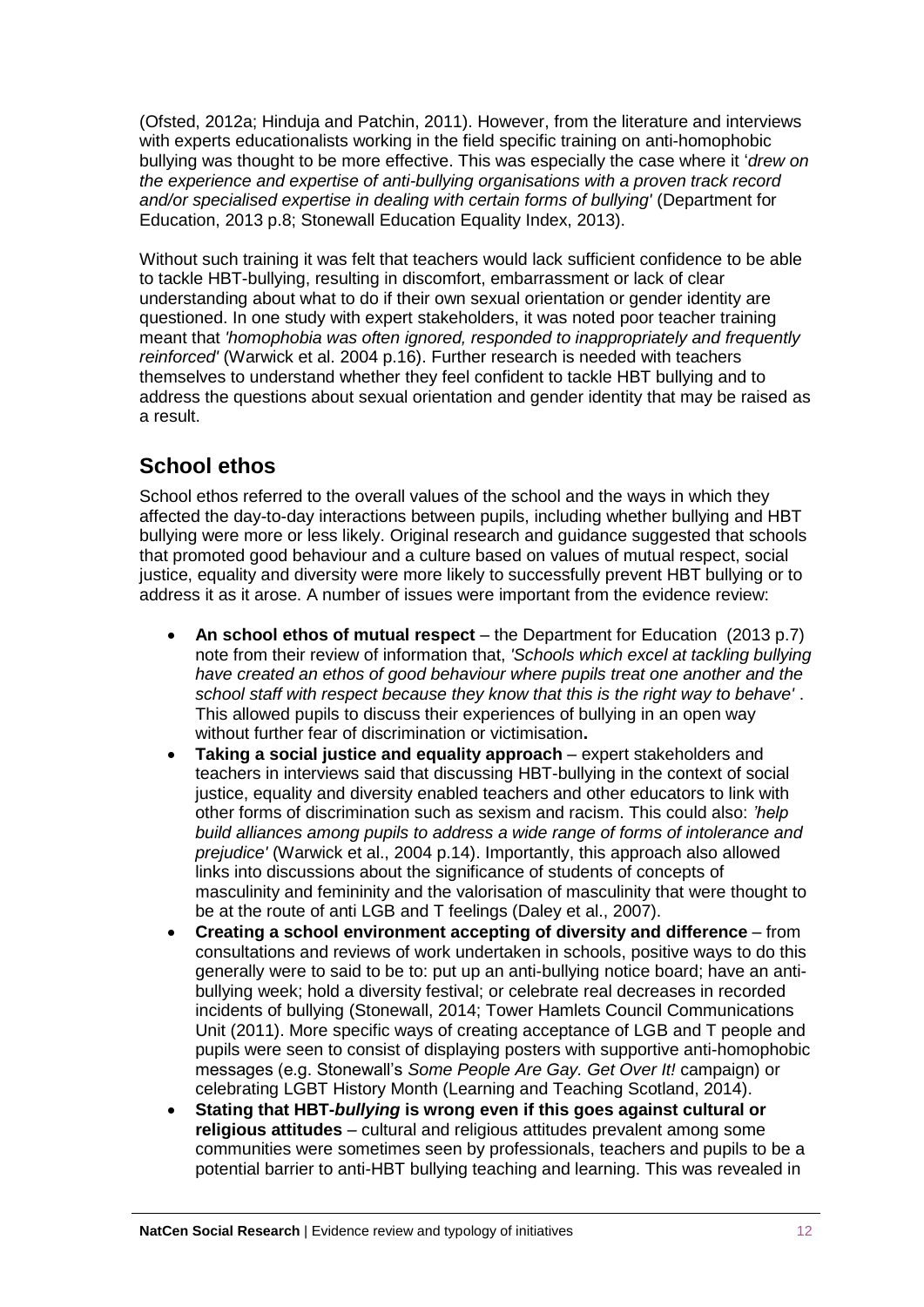one consultative exercise in that some school staff said they were reluctant to discuss HBT bullying because they felt it probably wasn't appropriate to their pupils (Lewisham Safeguarding Children Board, 2011; Ofsted, 2012a). However, even in these instances guidance suggested that it shouldn't be assumed that most staff and young people wouldn't be prepared to see HBT bullying as wrong.

**CASE EXAMPLE:** In a London school inspected by Ofsted, girls of Black Caribbean heritage identified that they were being homophobic in their attitudes and language. School arranged for a black lesbian rap artist to perform to whole school then work more closely with this group of students. It was reported that 'their attitudes, behaviour and language changed to be more respectful and understanding of LGB people' (Ofsted, 2012a).

Current government advice is that, *'Notwithstanding the particular tenets of their faith, schools with a religious character should uphold the values of tolerance, nondiscrimination and respect towards others and condemn all forms of bullying, as in any other school'* ( Department for Education, 2013 p.9). In their research and consultation Tower Hamlet Communications Unit (2011) also state religious texts and faith leaders can be used where they make a stand against prejudice.

Significantly, while these ways of trying to create a positive ethos were all regarded as good practice by experts working in the field, there is little hard evidence or evaluation to date of how well they work in schools from the point of view of teachers and pupils. To this extent they identify important aspects of anti-HBT bullying initiatives that can be explored further in future research.

#### **Student voice**

Involvement of pupils/ young people in decisions about how to tackle HBT bullying, the form of teaching and responses to bullying was regarded by experts in the field and from school case studies as more likely to ensure that activities or initiatives succeed (O'Higgins et al., 2005; Formby and Willis, 2012). Ways of ensuring a student voice included getting School Councils involved in the development of anti-bullying policies, or setting up a School Diversity Forum or Anti-Bullying Committee (e.g. Tower Hamlets Council Communications Unit, 2011; Welsh Government, 2011; Ofsted, 2002). Other initiatives discussed included:

- **ABC (Anti-Bullying Crew)** students from year 10 and 11 who are trained by *Childline*. They visit younger classes, build relationships and offer support at lunch times through an anti-bullying club that anyone can visit. This approach was thought to have been particularly popular and successful among students in Wales because hours worked on the project contributed to the Welsh Baccalaureate Qualifications offered to sixth-formers. It also involved students who had been bullies in the past but had since changed their ways (Welsh Government, 2011)
- **Youth champions**. Wiltshire's County Council's 'ZeeTee' campaign was lead by a LGB and T youth group and is a campaign for zero tolerance of homophobic language in schools. It involves presentations at all school assemblies and invites students to sign pledge not to use HBT language and get a wristband (Stonewall Education Equality Index, 2013).

Once again, while these programmes and activities were promoted as good ways for students to have a voice in anti-HBT bullying strategies and to take ownership, there was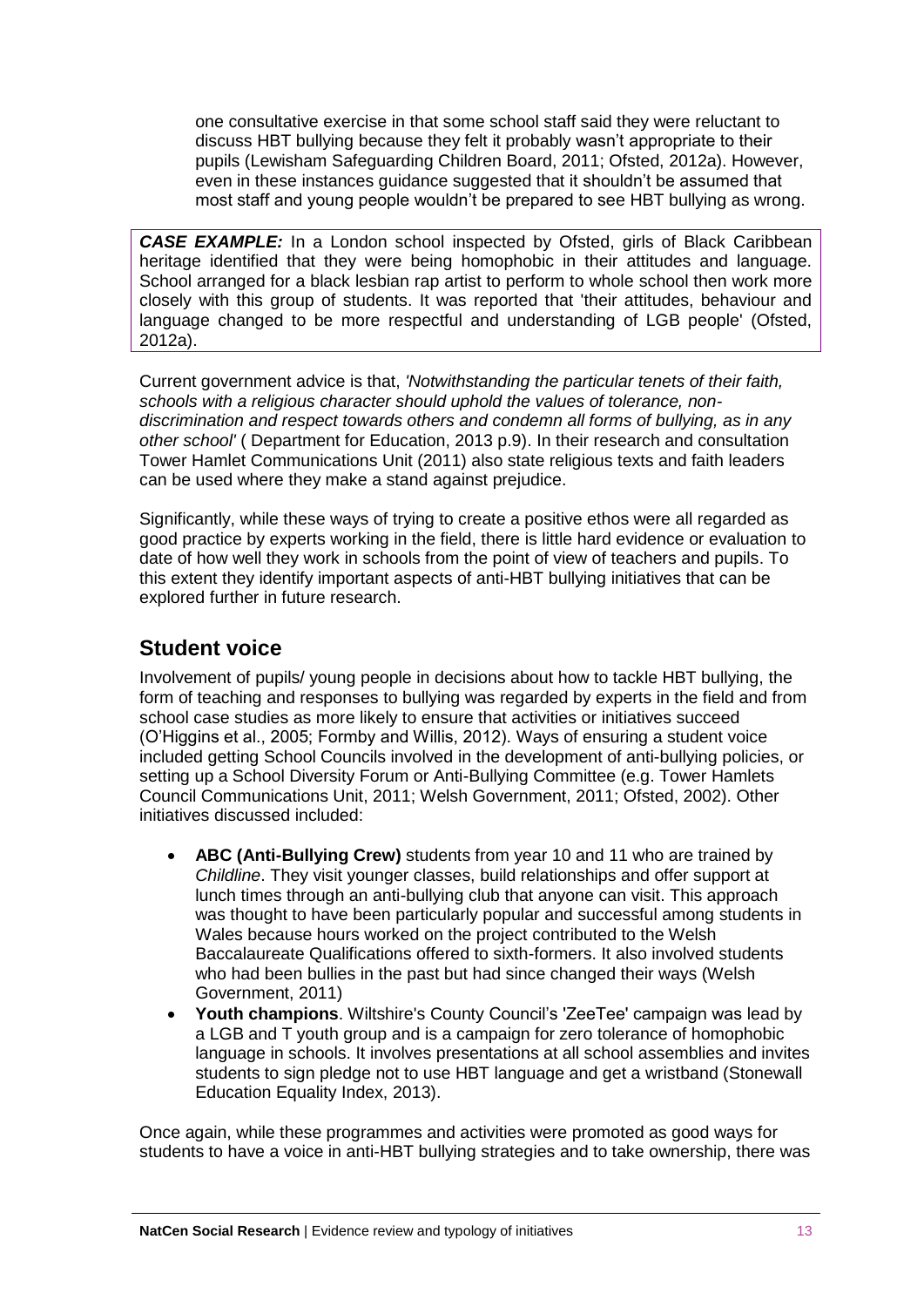little hard evidence to date of whether they actually reduced the prevalence of homophobia, biphobia or transphobia.

#### **Provision of support for pupils**

Provision of support for students who were being bullied because they were LGB or T, because they were thought to be LGB or T, or because they were friends with LGB or T people is an important part of preventing the negative effects of bullying from escalating. Provision that was thought helpful by teachers and young people in reducing the affects of HBT bullying was having pertinent self-help literature in the school library; books and resources that included references to LGB or T people, (Morillas and Gibbons, 2010); and in-school counselling services (Formby, 2013). It was not possible from the evidence reviewed to say which books and resources pupils being bullied had found most useful.

## 3.3 Interactive, discursive and reflexive classroom-based teaching

A second theme than ran through the majority of the literature was that, *'homophobia and associated forms of bullying appear to be best addressed by not only taking a whole school approach, but also through specific classroom activities'* (Warwick et al, 2004 p.25). In particular, rather than top down assemblies, readings or simple presentation or videos, there was an emphasis throughout on the relative success of *interactive, discursive and reflexive teaching and learning*. This was particularly because it allowed time to ask questions and to reflect on the answers and experiences of others.

### 3.3.1 Interactive classroom-based teaching

In their review of evidence and interviews with expert stakeholders, Warwick et al. (2004) state that the:

*'interactive teaching and leaning activities gained from teaching PSHE and other subjects to address homophobia…. have been shown to be useful in assisting pupils learn about sexualities and homophobia, providing students with opportunities for reflection on the needs of their peers – including same-sex attracted young people – on their own sexuality-related values and understandings, and on the forms of support that might best provide for those encountering homophobia'* (p. 14).

They note interactive teaching and learning activities have been particularly successful when linked to the formal curriculum such Personal Health and Social Education (PHSE), citizenship lessons in secondary schools and Quality Circles in primary schools or Sexual and Relationship Education (SRE) in both types of school (see also Tippett et al, 2011, Barrie, 2013; Ofsted, 2012b; Warwick and Aggleton, 2014). Expert stakeholders and people working with LGB and T young people also thought that interactive teaching techniques were most successful where they were *coupled with* readings, drama-based videos, talks by external visitors (including panels) and theatrein-education productions (Warwick et al., 2004 p. 24-25).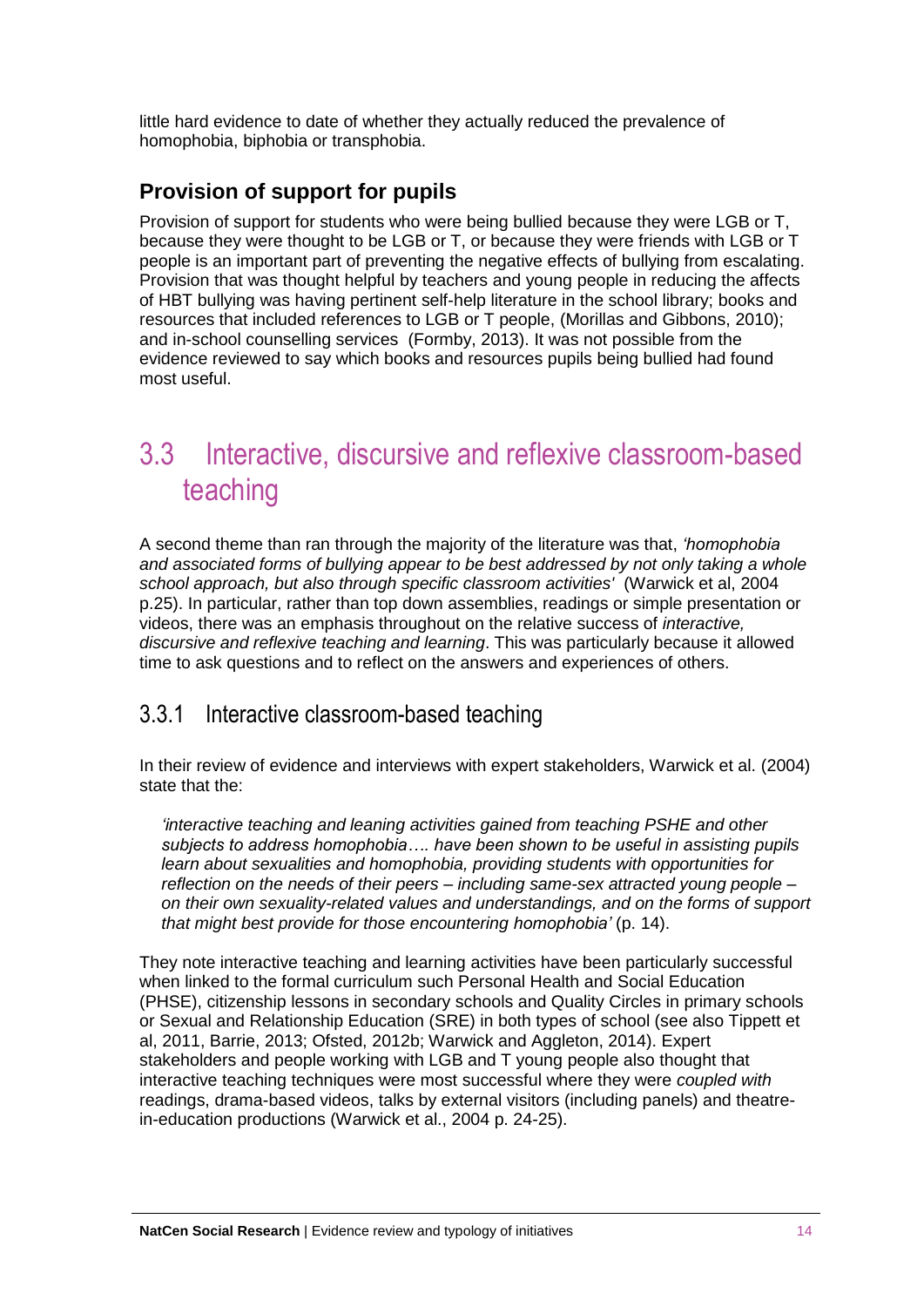*CASE EXAMPLE:* Van de Ven (1995) are reported to have used interactive teaching and learning strategies gained from PHSE, including a story describing a conversation about homosexuality; lessons on identifying myths and stereotypes surrounding homosexuality; consideration of acceptable ways of relating to LGB and T people; legal consequences of discrimination; lesbian and gay speakers who don't conform to stereotypes. This approach showed *'that for all participants the intervention resulted in significantly less homophobic anger and behaviour intentions and the decline in homophobia was maintained for at least three months after the delivery of the'*  (reported in O'Higgins et al. 2010, p.11).

## 3.3.2 Advantages of the interactive teaching approach when addressing HBT-bullying

A number of advantages of the interactive teaching approach were identified in the literature reviewed for dealing with discrimination against LGB and T young people and people perceived to be LGB or T.

- **It allowed reflection on stimulus materials encouraging pupils to think about HBT language and behaviour in new ways** – for example, Warwick et al's (2004) experienced professionals said that presentations followed by discussions encouraged pupils to *reflect* on issues of social justice, their own sexuality-related values and understandings, the needs of same-sex attracted young people and how best to prevent and respond to homophobia.
- **It allowed open discussion of differences between pupils, identified unhelpful stereotypes and led to debates among pupils** (Department for Education, 2013 p.7; Welsh Government, 2011).
- **It ensured that the individual, cultural and religious views of pupils could be addressed through questions** (Department for Education, 2013)**.**
- **It allowed the emphasis to be shifted from the views of the bullies to the harm their views can do** (Warwick et al., 2004).

Guidance or tool kits on tackling cyber bullying in general, and HBT cyber bullying in particular, also pinpointed the importance of interactive teaching in tackling bullying. Such methods were thought to work just as well because they allowed pupils to ask questions as they learnt new skills, in particular about how to protect themselves malicious messages and to put what they learnt into context. For example, it was suggested that presentations about Internet safety and how to be 'tech savvy' could be discussed alongside issues such as:

- whether they have posted offensive comments or pictures online;
- whether they were intentionally or unintentionally offensive;
- why such comments or pictures are offensive and wrong;
- and how they can lead to legal or criminal consequences.

Teaching young people about how to block bullies on social media sites such as *Facebook* or in virtual games were also mentioned among professional interviewees (Pescitelli, 2011) and in the summary of a conference of how to tackle cyber bullying (Marston, 2002).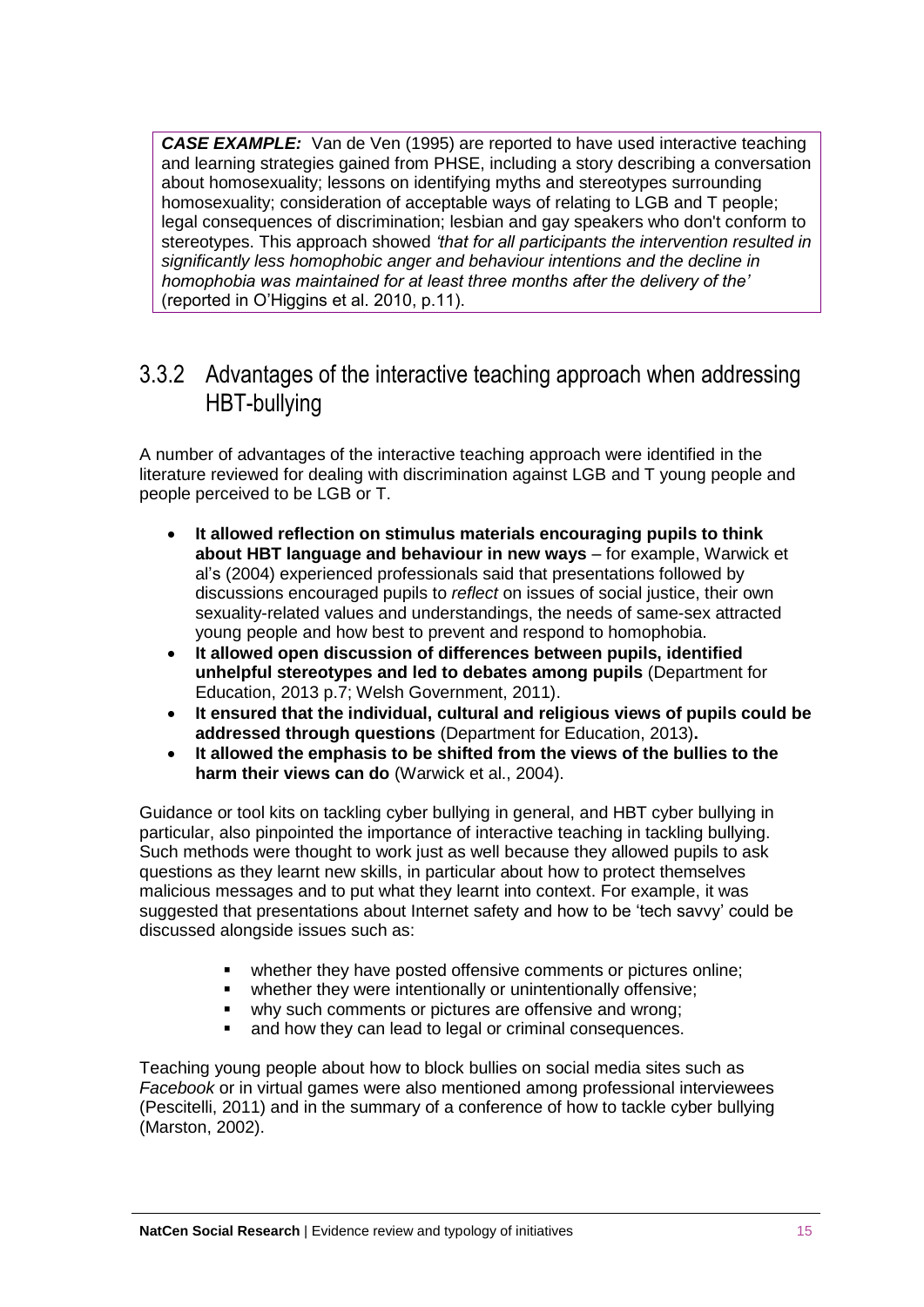The literature and guidance in these respects captured important insights from the views of expert stakeholders and teachers. It will be interesting, however, in future research to see if these views are equally reflected in the views of pupils and young people.

#### 3.3.3 Factors that support successful teaching and learning related to HBT-bullying

A number of factors emerged that were regarded as hindering or promoting successful teaching and learning in the articles reviewed. These could be grouped in terms of *qualities of the teacher* and the *nature of the group*.

#### **Qualities of the teacher**

Firstly, the literature reviewed in several articles and some primary research suggested that it was important that teachers felt *comfortable* talking about sexual orientation and gender identity. This was because discomfort could convey that there was something wrong about doing so. For example, from their evidence review and primary research with teachers and pupils O'Higgins et al. (2010) suggest that teachers with backgrounds in social subjects may be best placed to deliver such teaching. Paul et al. (2010) found in their evaluation of Quality Circle Time that it was important for teachers to have a high commitment to tackling homophobic bullying to create the right inclusive environment. Using teachers or external providers with whom pupils didn't interact every day could also help facilitate a more open discussion for pupils because it was easier to talk to someone with whom they were less involved (see below).

Secondly, teachers needed to be *skilled group facilitators* to ensure all views were held within the groups. In particular pupils interviewed thought that it was important that a 'vocal minority' were not allowed to dictate what is considered 'normal' in discussions. It was also vital that teachers ensured that LGB and T pupils, pupils questioning their sexual identity or perceived to be LGB or T were not made the centre of attention in the group (O'Higgins et al., 2010). One way recommended by Paul et al. (2010) to do this was to use influential students in the group to help shape the discussion in a more balanced way.

Research in these respects provided important insights into the way in which pupils may receive messages about HBT bullying based in the knowledge and skills of teachers. Further research is needed to explore these issues more thoroughly from the perspectives of pupils and teachers.

#### **Nature and membership of group discussions**

The literature reviewed also suggested that it was also important to think about the nature and membership of the teaching group. In their evidence review and school case studies involving teachers and pupils, O'Higgins et al (2010) found that **smaller groups** were better than larger ones because this meant that participants were more likely to express their view against a perceived 'norm'.

The **age group** of pupils was also considered to be important in a number of articles reviewed, although this was sometimes based more on pupil and teacher perceptions than specific evaluations. There was a lot of discussion suggesting that pupils needed to be old enough to be *socially mature* but that teaching related to HBT should happen before pupils were old enough for *prejudices to set in*. One instance where this view was tested was in the study by Paul et al (2010). They reviewed a number of interventions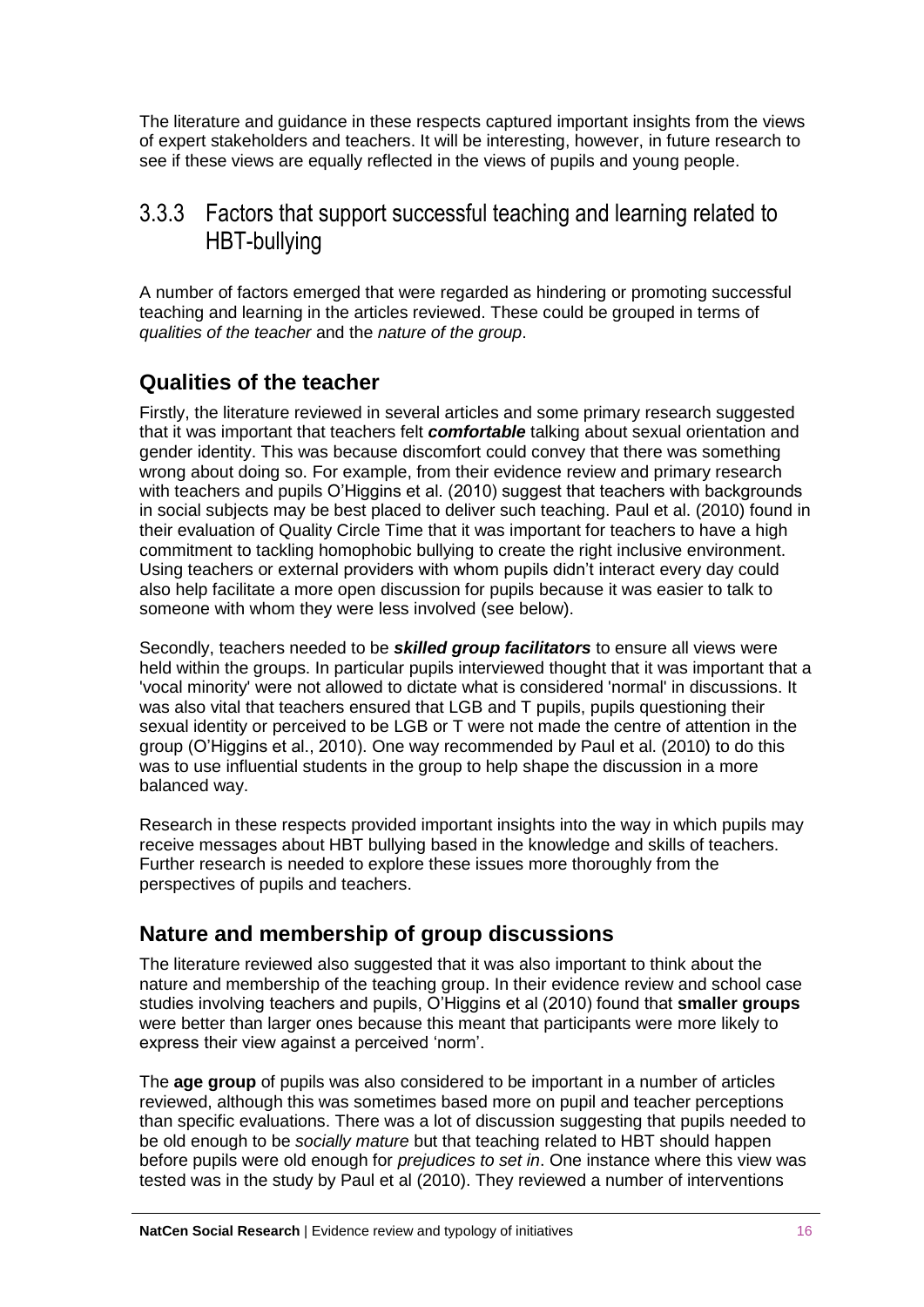looking at whether early teaching that focused on pupils 8-9 years old might be able to prevent children from developing interactional patterns of bullying or being targeted and stereotyped into a victim role. They found that there were stronger positive effects of interventions in primary compared to secondary schools. They suggested this is because younger children were more accepting of teacher authority, while older children may explicitly reject teacher influence and values the school promotes.

Another consideration was **gender**. Paul et al (2010) found that girls generally had better attitudes towards victims of homophobic bullying and were more willing to take part in peer discussions and support than boys. In one 'all girls' school case study the pupil group interviewed expressed disappointment where a gay male external speaker was brought into the group rather than a lesbian speaker with whom they thought they would have more experiences in common (O'Higgins et al, 2005).

A final consideration discussed in the literature was whether to use **contact groups** used in programmes to reduce biased or prejudiced perceptions. These types of groups are more likely to be used in colleges than schools. They work on the idea that prejudice was reduced through contact with a specific group. In this case it would mean LGB and/ or T pupils or students meeting with non-LGB and/ or T students. O'Higgins et al. (2005) warn that this works best where prejudices are the result of long ingrained habits that have never been given any critical attention and not with people with deeply held prejudices.

These studies provide important insight into the way that the nature and membership teaching groups may shape the success of anti-HBT bullying messages. Further, larger scale evaluation comparing the way in which size of group, age, gender and contact between LGB and/ or T pupils would help to confirm whether these initial insights are correct.

#### 3.3.4 Presentations and discussions by external providers

In some instances guidance and toolkits reviewed recommended that it was better to use external providers to lead discussion on sexual identities and HBT bullying than teachers within the school (EACH, 2012). A key reason for this was that outside 'experts' such as the police, LGB and/ or T youth group representatives or LGB and T people themselves were considered by pupils in one piece of research to give first-hand accounts that were more 'powerful' than indirect ones through teachers (Formby and Willis, 2011). Other examples that were discussed and that were considered effective from school case studies were visiting theatre productions or drama groups and a sports representative from the Pride Games who lead sporting activities and lead a discussion about prejudicebased language (Ofsted, 2002). Working in partnership with the police, health authorities and LGB and T groups or charities was one reason among others that local authorities and their schools were rated highly on *Stonewall*'s equality index (Stonewall Equality Index 2013).

The exact basis for these judgements weren't always clear. As a result, it will be important in future to find what teachers and pupils think about the impact of external providers in reducing HBT bullying in their schools. It will also be important to explore the role that external providers have within the context of wider initiatives to tackle bullying and HBT bullying being developed or already taking place in the school.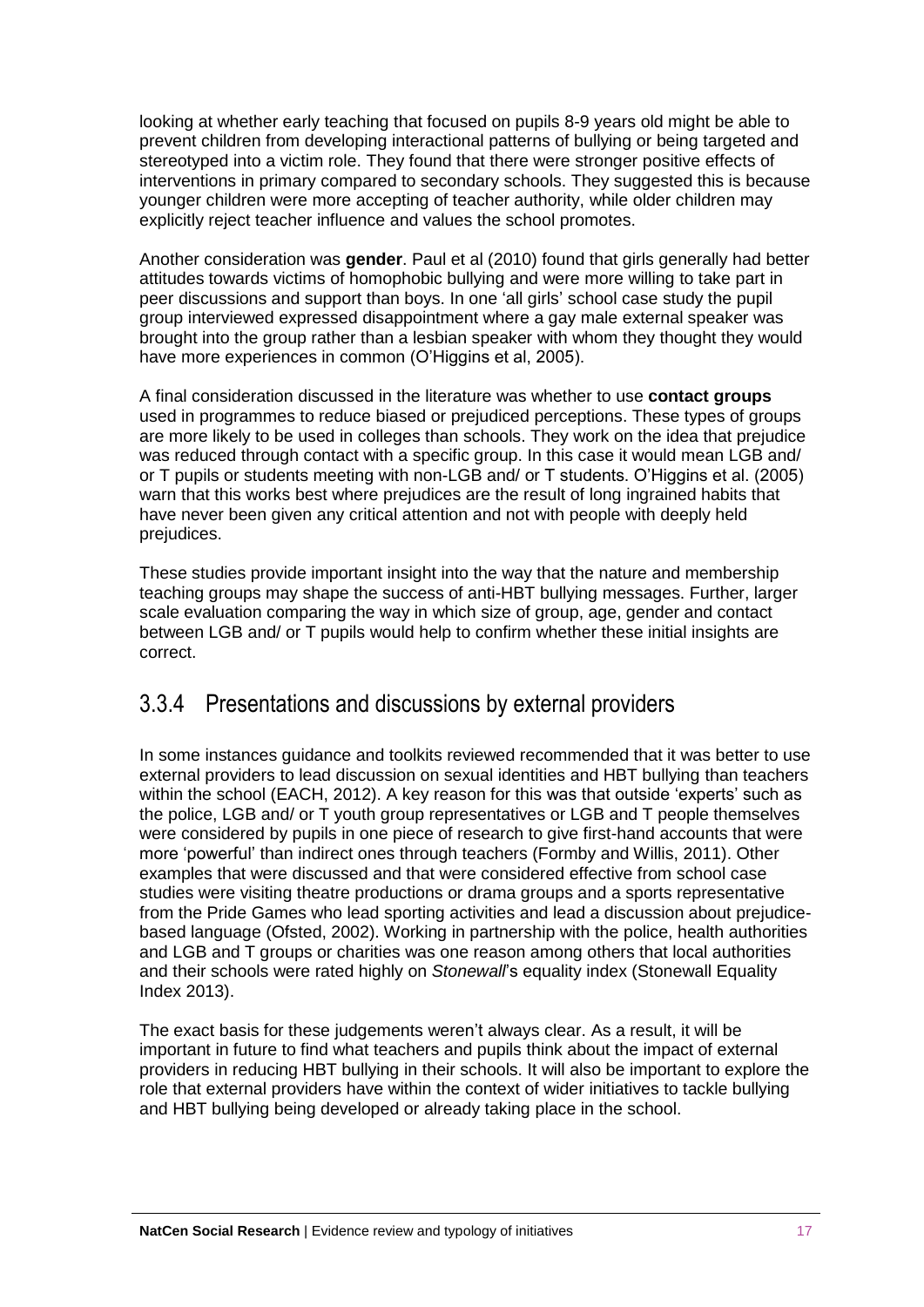## 3.4 Playground or school life approaches

Playground and school life approaches deal with HBT bullying on an everyday basis where and as it happens. According to the Department for Education (2011) '*most direct forms of bullying happen in the playground and school grounds, so effective playground strategies are important for prevention'* (p. 3). Despite this there was very little discussion of the effectiveness of the approaches that were mentioned compared to the whole school approach and interactive teaching approaches. Four main approaches were discussed:

- **Making school playgrounds less bullying susceptible** this could be through physical improvements to school buildings or grounds, although there we found no examples of where this was reported to have worked. There was one example where a toolkit suggested that the fast removal of HBT graffiti helped improve the school environment (EACH, 2012).
- **Challenging HBT language and behaviour every time they occurred** here there was an emphasis in guidance and toolkits on training teachers, playground supervisors, and/ or older pupils to look out for HBT behaviour. Where HBT bullying language or behaviour was seen there was emphasis on providing staff and pupils with the skills to step in to explain why they weren't acceptable. In particular there was an emphasis on *always* challenging the use of the word 'gay' to mean bad or 'uncool' when it arose (Ofsted, 2012b; Welsh Government, 2011). This strategy was only thought to work by educationalists and teachers if negative language and behaviour were addressed *consistently* throughout the school and treated *equally seriously* as other forms of prejudiced language and behaviour such as racism (Warwick et al., 2004).There was little evidence of the views of pupils about the successfulness of this approach.
- **Creating advocates among staff and pupils to intervene where they see HBT bullying** – three approaches were mentioned in the literature, in toolkits aimed at schools and among pupils interviewed:
	- o creating 'advocacy groups' within schools to ensure that HBT-bullying is taken seriously;
	- o building 'gay-straight alliances' or extra-curricula clubs that create support and safe spaces for LGB students (Hinduja and Patchin, 2011; Morillas and Gibbons. 2010; O'Higgins et al., 2010); and
	- o 'bystander defense training' so that pupils know how to intervene if they see bullying happening.

Of these only the effectiveness of extra-curricula clubs was mentioned as having an impact, which was in allowing LGB and T pupils to have a better sense of belonging to the school. Bystander training, while mentioned, was hardly discussed at all in the articles reviewed.

 **Peer support or buddying** – one 'buddying' approach where pupils make friends with pupils likely to be bullied was the ABC Crew developed by *Childline* and discussed above. Again, the success of this approach and the precise mechanism by which it worked needed to be more fully evidenced.

The wider emphasis on school life was also noted in Department for Education (2013) guidance to schools where bullying happened *outside the playground and schoo*l (e.g. outside the school gates, on school buses, in local schools and via social media). The Department noted legal powers available to schools and Head Teachers to address such issues. However, no specific initiatives in this respect had been researched. Ways to deal with cyber bullying outside school are discussed above.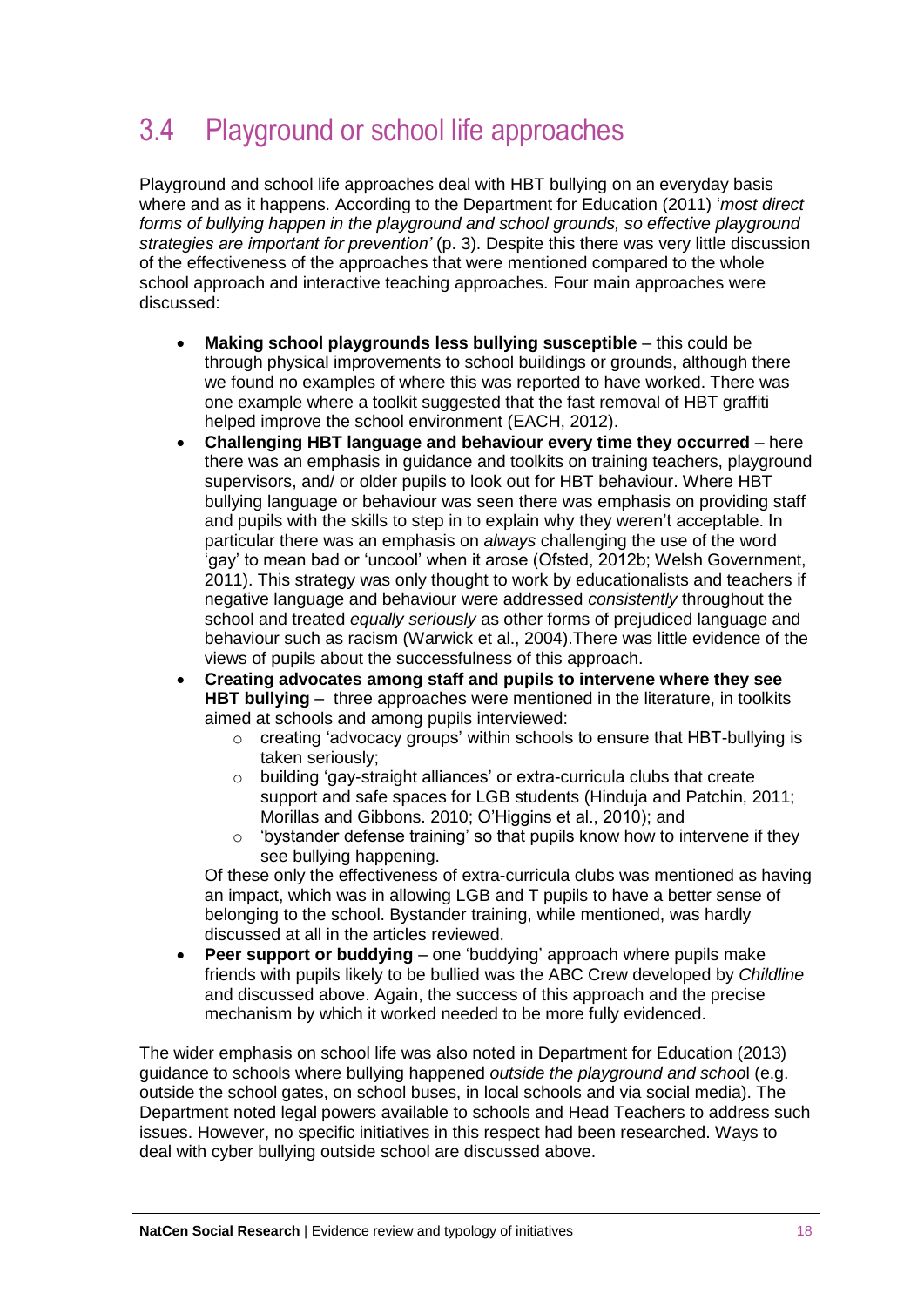Playground and school life approaches would appear to be one of the most important ways to address HBT bullying as it happens. Yet more research is needed to explore what is being done in schools and the mechanisms by which some strategies are more effective than others. In particular, initiatives need to be examined from the point of view of teachers and pupils involved in them and from the perspective of pupils who have experienced HBT bullying.

## 3.5 Reactive and supportive approaches

Reactive approaches were those that came *after* an incident of HBT-bullying had occurred and often focused on the bully. Supportive approaches were more focused on the victim who has been bullied because of her/ his actual or perceived identity.

#### 3.5.1 Reactive approaches

As with playground and social life responses, there were a number of ways of reacting to HBT-bullying that were discussed but with very little evidence of whether they were effective or not. Three types of reactive approach were discussed:

 **Putting a place an incident reporting and recording** structure – the main issue raised in guidance on how to tackle HBT bullying was that reporting should be as *easy* for pupils as possible and that it should be possible via a number of routes. Having 'cause for concern slips' or 'bully boxes' where pupils could give information about bullying *anonymously* were seen as ways that some pupils may overcome a reluctance to report bullying (Department for Children, Schools and Families, 2007; Formby and Willis, 2011; Tower Hamlets Communication Unit, 2011; Barrie, 2013; Stonewall Education Guide, 2014). Other strategies suggested in guidance and toolkits were 'peer listening' structures and School Councils as alternative ways for teachers to hear about HBT related bullying. In most cases these views were based on guidance produced by government and expert stakeholders; although the evidence base on which the guidance was based wasn't always clear.

The importance of having the right reporting and recording structure in place was that it could help to identify prevalence of bullying, any patterns emerging, whether incidents were being properly followed up and how bullying polices may need to change (Welsh Government, 2011; IGLYO, 2014; Ofsted, 2013).

- **An increasing sanctions against bullies** The Department for Education state that 'successful schools': *'have policies in place to deal with bullying and poor behaviour which are clear to parents, pupils and staff so that, when incidents do occur, they are dealt with quickl*y' (Department for Education, 2013 p.6). It was also suggested in previous government guidance that there should be a 'hierarchy of sanctions' (Department for Children, Families and Schools, 2007 p. 24) that eventually lead to the involvement of parents (where language or behaviour persist) and possible exclusions where necessary.
- The most important aspects affecting the effectiveness of sanctions according to guidance and pupils interviewed were that there should be agreement at the school about a 'zero tolerance' approach to HBT bullying and *consistent* application of this policy (Welsh Government, 2011; Formby and Willis, 2012). There was also some discussion in guidance documents of investigation about why children were bullying and whether this might raise child protection issues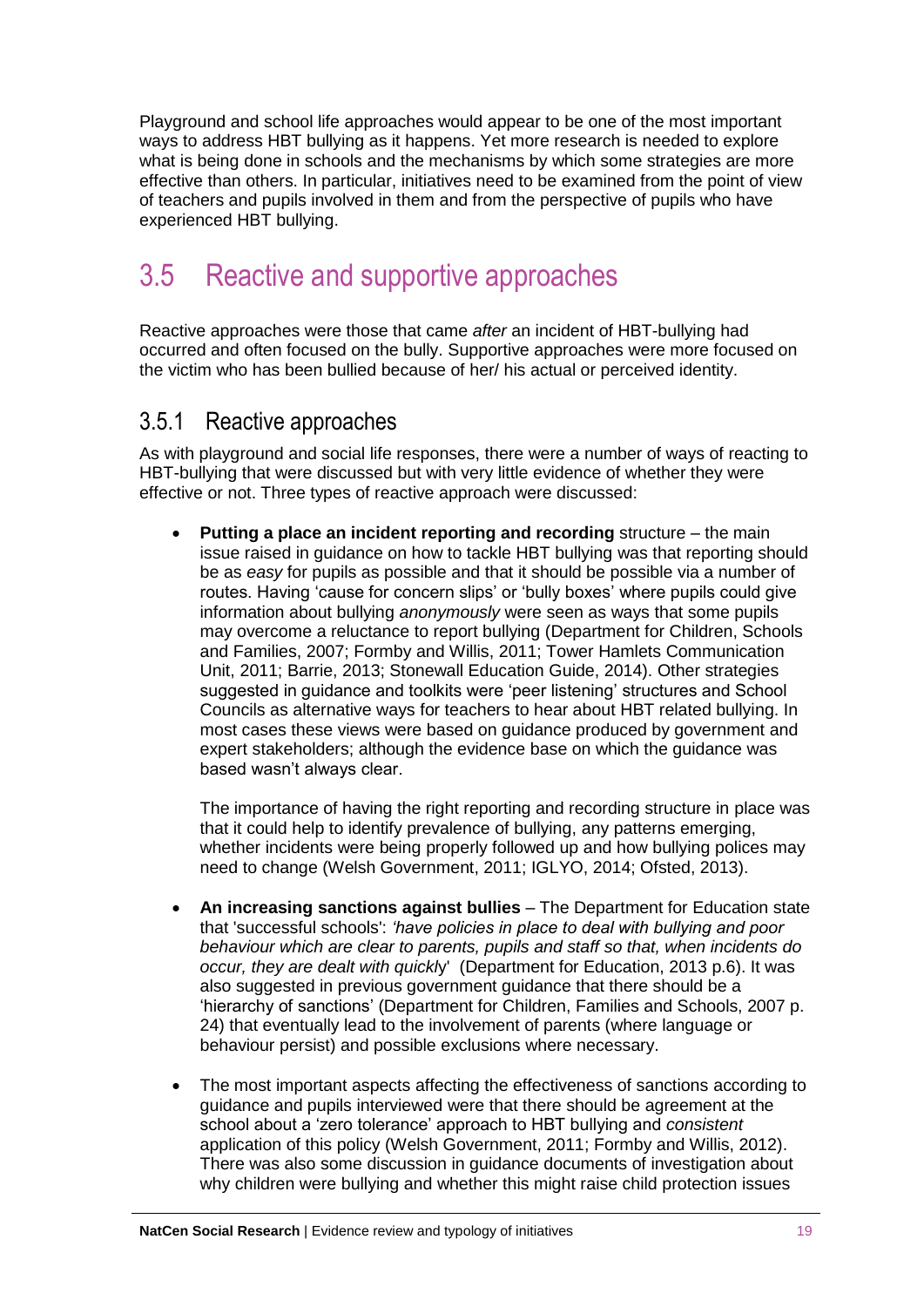for some children; in particular, if they were learning bullying or intimidating behaviour at home. There was no comparison in the literature reviewed about the effectiveness of different sanctions and their severity in reducing the prevalence or impact of HBT bullying from the point of view of the bullies or young people who had experienced HBT bullying.

 **The possibility of restorative justice** – while there was discussion of a schools having a 'restorative ethos' (Department for Education, 2011), and that the feelings of person being bullied should be the priority in this approach, there was limited evidence that it was happening from the articles reviewed.

#### 3.5.2 Resources and support for young people 'questioning' their sexual orientation or gender-identity

Support for pupils who had been bullied because they were questioning their sexual orientation or gender identity was discussed in the literature. This was both within and outside of the school.

#### **Support within the school**

This type of approach did not exist in isolation from the others but did reflect the need to think about the 'victim' of HBT-bullying as well as what to do about the perpetrator. A number of authors discussed what they thought were effective ways of providing support that ensured that the person being bullied received help without being isolated from other pupils. Paul et al. (2010) report that peer support worked well for pupils in the initiatives they reviewed, as did buddying schemes and social-skills interventions that help pupils make friends or speak out for themselves. The pupils and young people they spoke to also said that assertiveness training could be helpful. Based on the views of pupils and expert stakeholders an important aspect of support was that there should be a named person within the school to act as a 'first point of contact'. This person could then refer pupils on to specialist support if necessary (Formby and Willis, 2011; Hinduja and Patchin, 2011). Given that most of this research was conducted with pupils and young in provides important insights into what works from their point of view.

#### **Signposting to external support**

Some pupils may need individual counselling or referral to specialist LGB and/ or T youth support groups to come to terms with their identity and to make supportive friends (Formby, 2013). Daley et al. (2007) note from the study with professionals working with LGB or T young people that this may be particularly important for pupils who cannot seek support at home for cultural or religious reasons. One suggestion made by lesbian and gay rights group Stonewall was that schools should build links with local LGB and/ or T groups or national charities (Stonewall Education Guide, 2014). This may, for example, mean schools being aware of local LGB and T youth groups that could give peer support (Barrie, 2013).

From their literature review Morillas and Gibbons (2010) noted that research with young LGB and T found that 'signposted' Internet support may often be unavailable to pupils because of 'filters' put on school computers. Formby and Willis (2011) also noted that the schools in their study did not always have good signposting to resources about how to deal with bullying because a pupil was LGB or T when the pupils needed it. This suggests that it will be important to explore in depth whether children and young people who have been bullied because they are LGB or T feel that they have received sufficient support and what form they would like it to take.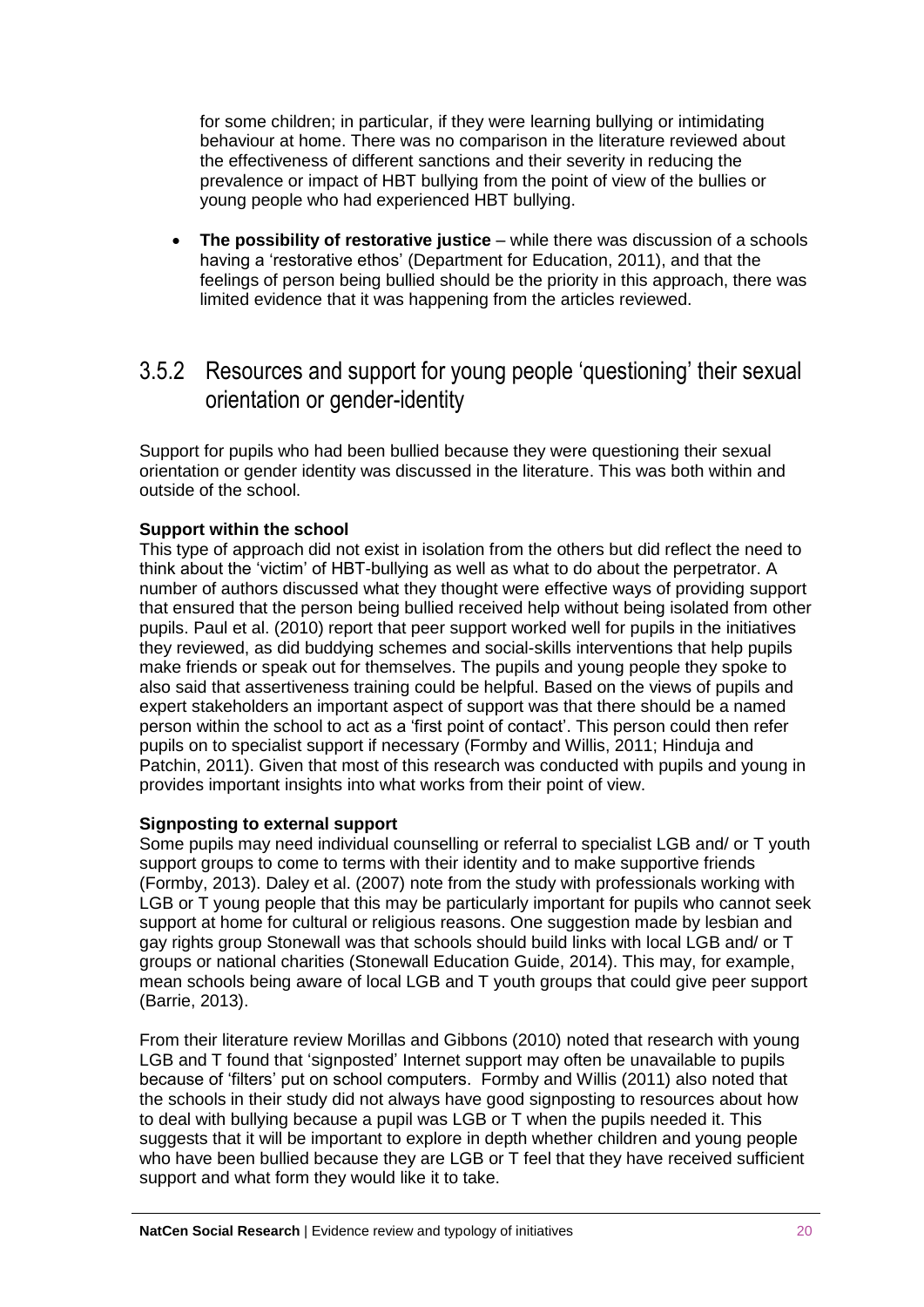#### **Reference List**

Barrie, R. (2013). *The Birmingham LGBT Toolkit for Schools: A guide for teachers and support staff.* Birmingham LGBT.

Childnet International. (2009) *Cyberbullying: Supporting School Staff.* London: Department for children, schools and families.

Daley, A., Solomon, S., Newman, P. and Mishna, F. (2007) Traversing the Margins: Intersectionalities in the Bullying of Lesbian, Gay, Bisexual and Transgender Youth, *Journal of Lesbian and Gay Social Services*, Vol. 19, Issue 3/4, pp. 9-30.

Department for Children, Schools and Families (DCSF). (2007) *Safe to learn: embedding anti-bullying work in schools.* London: DCSF.

Department for Children, Schools and Families (DCSF). (2007) *Safe to learn: embedding anti-bullying work in schools.* London: DCSF.

Department for Education (2013) *Preventing and tackling bullying: Advice for headteachers, staff and governing bodies*. London: DfE.

Department for Education (DfE). (2011). The use and effectiveness of anti-bullying strategies in schools. London: DfE.

EACH (2012). *Ten Things Your School Can Do To Challenge Homophobia.* Accessed: http://www.eachaction.org.uk/resources/ [1 April 2014].

Formby, E., and Willis, B. (2011). *Tackling homophobia and transphobia in settings supporting young people: What are the barriers and facilitators? Findings from a South Yorkshire study.* Sheffield Hallam University.

Formby, Eleanor (2013). Understanding and responding to homophobia and bullying: contrasting staff and young people's views within community settings in England. *Sexuality Research and Social Policy.* Vol. 10; number 4.

GIRES (2008) Transphobic Bullying: guidance on combating transphobic bullying in schools. Home Office.

Hardeep, A., Marston, K., and Perry, T. (2003) *Homophobic Bullying: How well do we understand the problem?* Educational Action Challenging Homophobia.

Hinduja, S. and Patchin, J. W. (2011) *Cyberbullying and Sexual Orientation.*  Cyberbullying Research Center.

IGLYO (2014). *Minimum standards to combat homophobic and transphobic bullying.* Accessed: http://www.iglyo.com/resources/ [10 April 2014]

Learning and Teaching Scotland. Toolkit for Teachers Dealing with Homophobia and Homophobic Bullying in Scottish Schools. Available: http://www.educationscotland.gov.uk/resources/d/genericresource\_tcm4512285.asp [10 April 2014].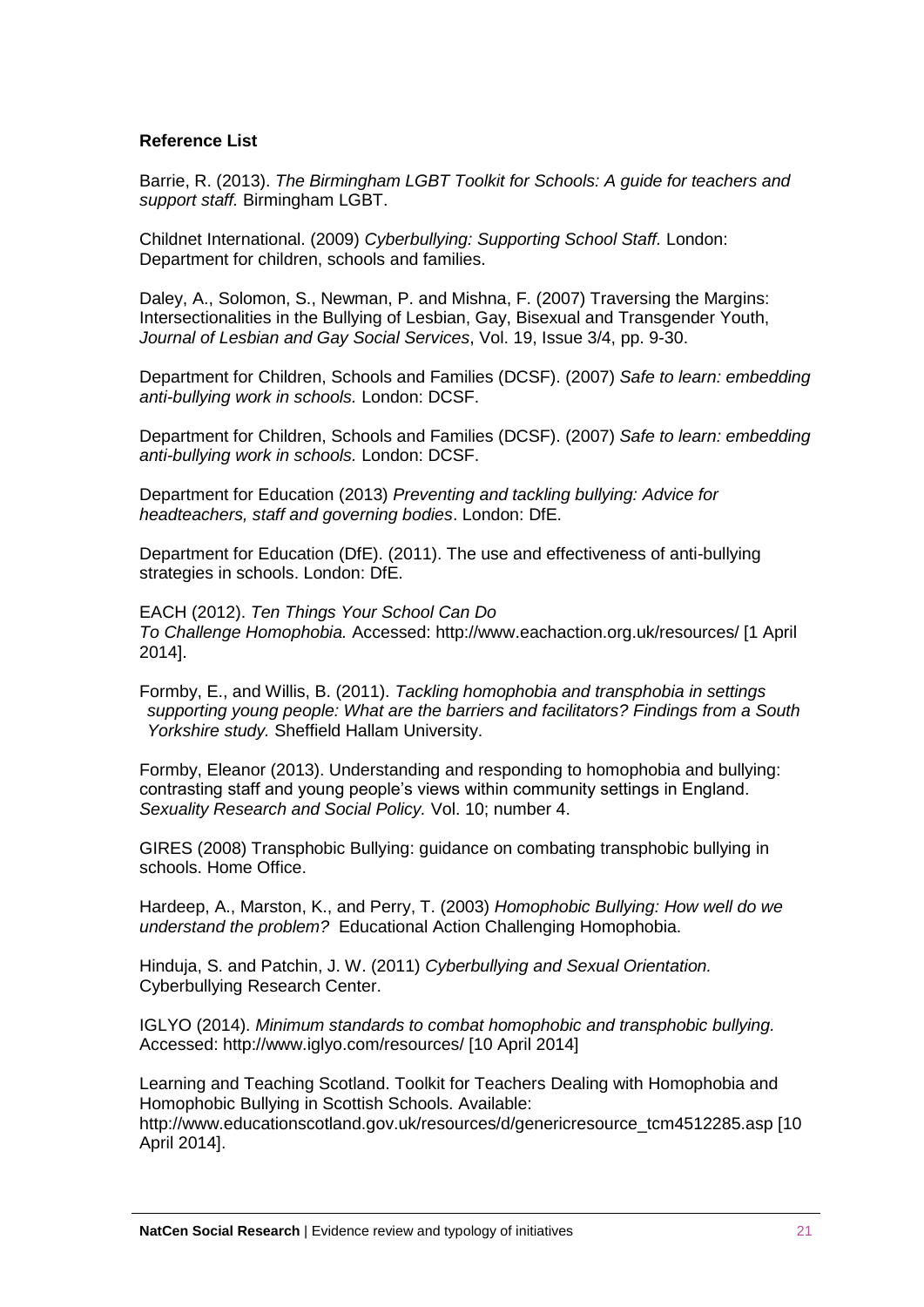Lewisham Safeguarding Children Board and the Children and Young People's Strategic Partnership Board. Lewisham Anti-Bullying Policy and Guidance for those working with children and young people. (2011). Lewisham: Lewisham Safeguarding Children Board and the Children and Young People's Strategic Partnership Board Publication.

Marston, K. (2002) *Cyberhomophobia and bullying seminar report.* Educational Action Challenging Homophobia.

Morillas, C., & Gibbons, C. (2010). *Strategies for school personnel to support and protect Lesbian, Gay, Bisexual and Transgendered students.* Accessed: http://education.gsu.edu/schoolsafety/ [4 April 2014].

Ofsted (2013) Exploring the school's actions to prevent homophobic bullying: Briefing inspection 5, London: Ofsted.

Ofsted. (2012a) *Good practice resource - Tackling homophobic bullying to ensure lesbian, gay and bisexual (LGB) students feel safe: Prince Henry's Grammar School Specialist Language College.* London: Ofsted.

Ofsted (2012b) *A whole-school approach to tackling homophobic bullying and ingrained attitudes: Stoke Newington School and Sixth Form.* London: Ofsted.

O'Higgins-Norman, James, Goldrick, Michael and Harrison, Kathy (2010) *Addressing Homophobia in Second-Level Schools*, Tipperary: The Equality Authority.

Paul, S., Smith, P. K., and Blumberg, H. H. (2010) *Addressing cyberbullying in school using the quality circle approach.* Australian Journal of Guidance & Counselling, Issue 20, pp 157–157.

Pescitelli, A. (2011) *MySpace or yours? homophobic and transphobic bullying in cyberspace.* Vancouver: Simon Fraser University.

Smith, P.K., Pepler, D., and Rigby, K. (2005). *Bullying in schools: How successful can interventions be?* Cambridge, UK: Cambridge University Press, (pp. 13-36).

Stonewall Education Guide. Challenging homophobic language. Accessed: https://www.stonewall.org.uk/at\_school/education\_for\_all/quick\_links/education\_resource s/4006.asp [4 April 2014].

Stonewall. (2013) *Educating equality index 2013.*London: Stonewall.

The Office for Standards in Education, Children's Services and Skills (Ofsted). (2013). *Exploring the school's actions to prevent homophobic bullying: Briefing for section 5 inspection.* London: Ofsted.

Tippet, N., Houlston, C., Smith, P. (2010) *Prevention and response to identity-based bullying among local authorities in England, Scotland and Wales.* London: Equality and Human Rights Commission.

Tower Hamlets Council's Communications Unit. (2011). *Tower Hamlets Anti-Bullying Resource Pack.* London: Tower Hamlets Council.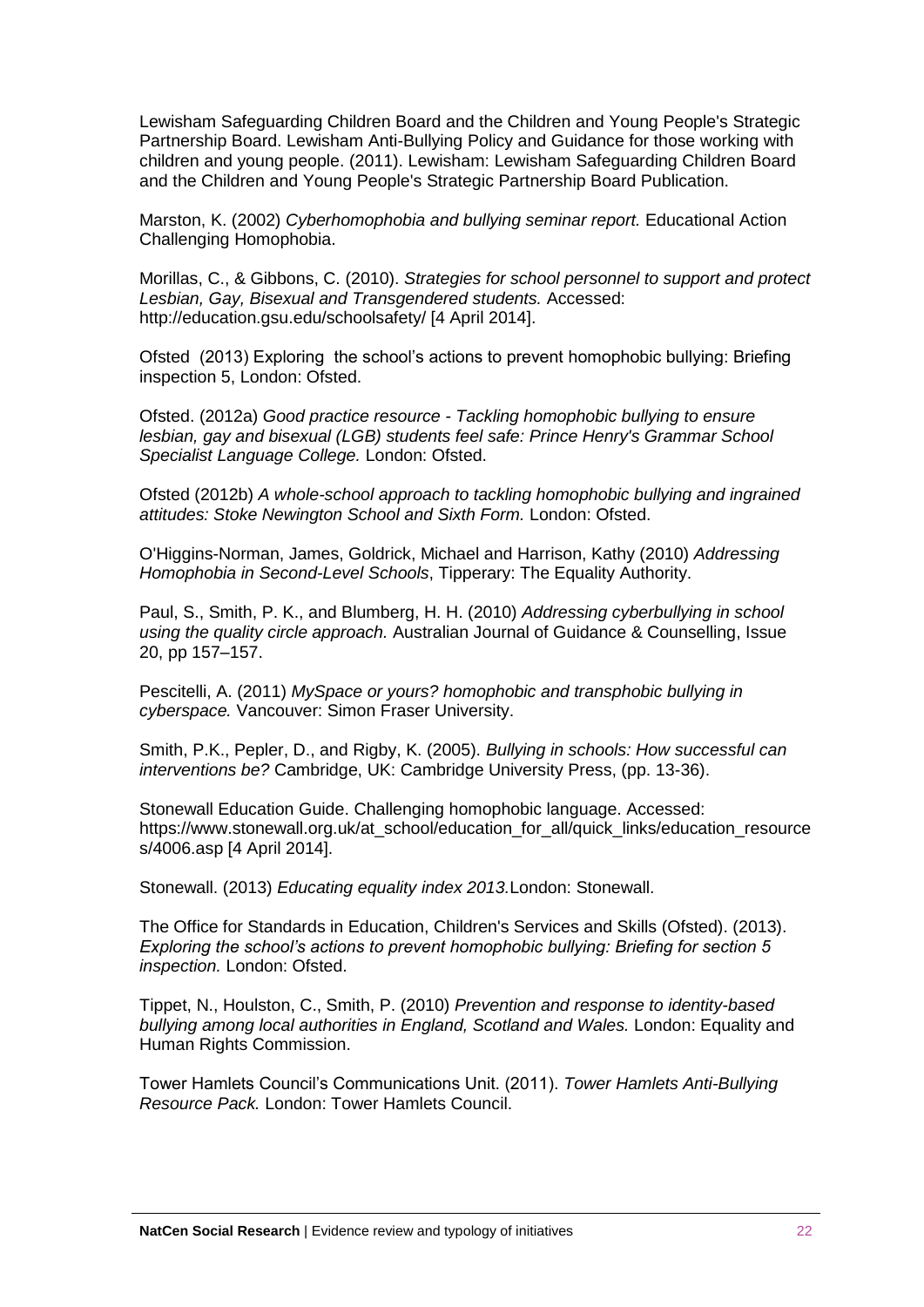Warwick, I., and Aggleton, P. (2014). Bullying, 'cussing' and 'mucking about': complexities in tackling homophobia in three secondary schools in south London, UK. *Sex education*. Vol 14, Issue 2, pp 159-173.

Warwick, Ian, Chase, Elaine and Aggleton, Peter and Sanders, Sue (2004) *Homophobia, Sexual Orientation and Schools: A Review and Implications for Action*, London: Department for Education and Skills.

Welsh Government. (2011). *Respecting others: Homophobic bullying guidance.* Cardiff: Welsh Government.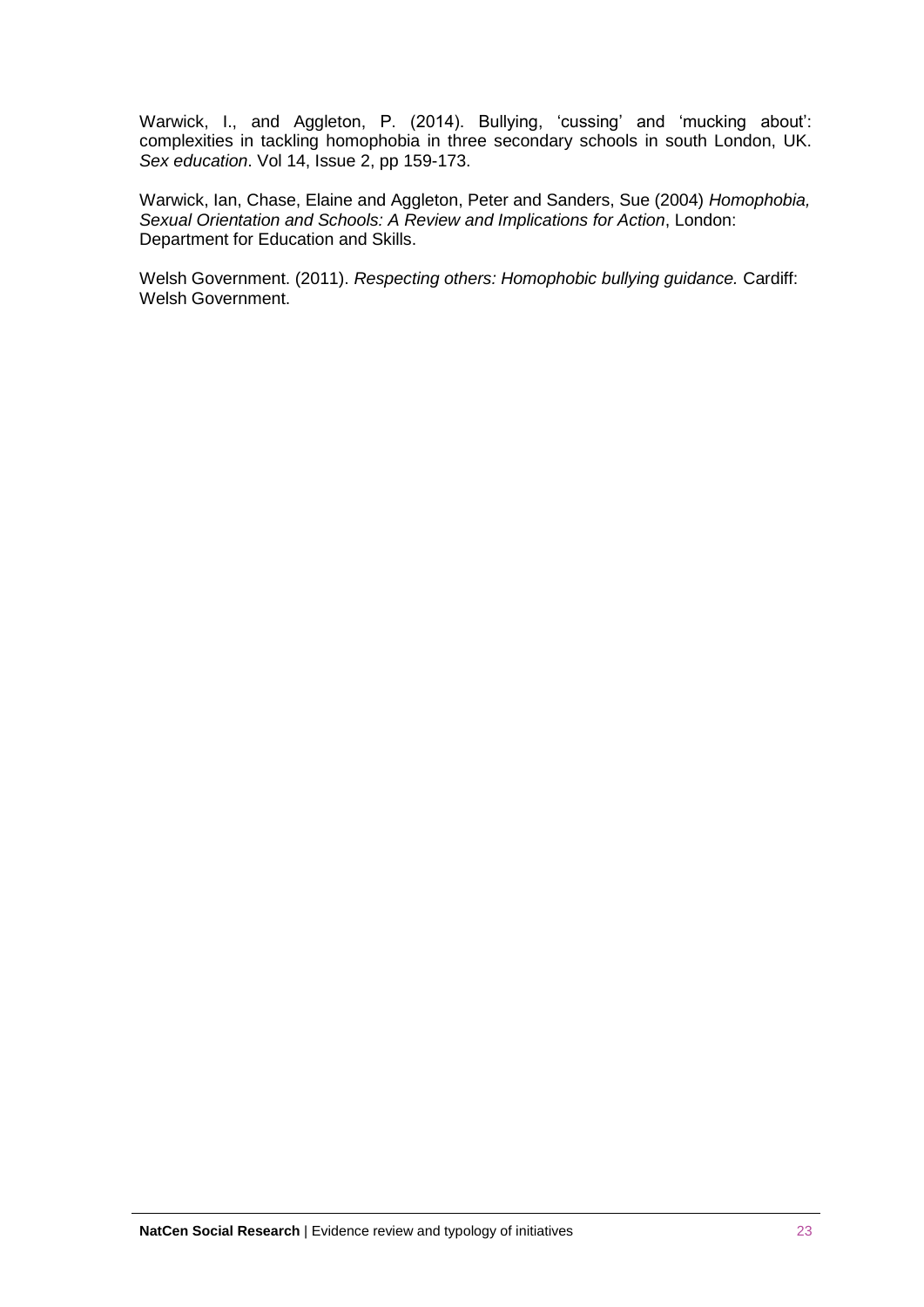## **Appendix A**

## **What works in tackling homophobic, biphobic and transphobic bullying among school-age children and young people**

Methodology paper: Prepared for the Government Equalities Office April 2014.

## Stage 1: Rapid Evidence Assessment

#### Introduction

In order to better understand how to reduce the prevalence and impact of homophobic, biphobic and transphobic (HBT) bullying among school-aged children and young people, it is necessary to review the existing evidence and practices. The first stage of this mixed methods research study involves a critical review, in the form of a Rapid Evidence Assessment (REA), of the evidence (including international). Through conducting this review, we will be able to synthesise existing evidence to point us in the direction of what appears to be working and why. It will also help inform the next stages of the study.

#### Research questions

- o **What forms of HBT anti bullying initiatives for children and young people exist in schools and/ or outside schools for school-aged children and young people, with specific reference to those aimed at reducing HBT bullying?** We are aware that DfE advice does not distinguish between different types of bullying – schools are required, by law, to have a behaviour policy with measures to address all forms of bullying. However we would want to explore whether schools have specific measures in place that meet the needs and circumstances of their pupils, and of LGB or T pupils or pupils questioning the sexual orientation or gender identity in particular.
- o **What specific factors are associated with effective initiatives and interventions?**
- o **How effective are these interventions in reducing the** 
	- o **Prevalence of HBT bullying?**
	- o **Impact of bullying on LGB and T children and young people (and those perceived to be LGB or T/different)?**
- o **What evidence is there that these interventions are effective?**
- o **What examples are there of facilitators or barriers to effective programme?**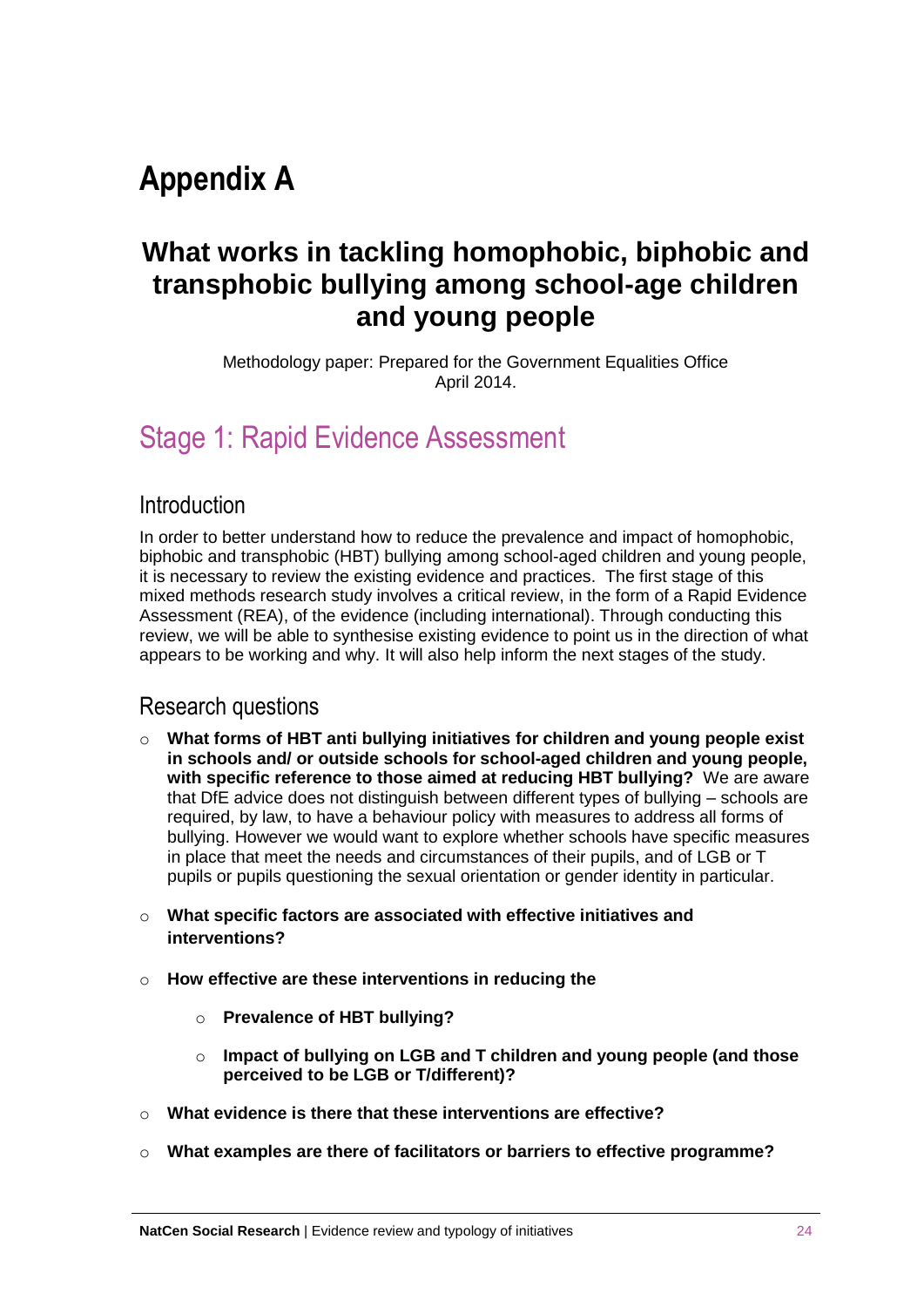#### Our approach

Using the inclusion criteria based on the aims of the research, 140 articles were identified and of these **31 articles** were selected for thorough review. The review covered:

- the legal and policy context in which anti-HBT bullying initiatives take place;
- existing knowledge on the effectiveness of anti-bullying activities/ initiatives, both general and specifically in relation to HBT bullying;
- anti-HBT bullying resources and the knowledge on which their effectiveness was based;
- specific differences of approach related to cyber bullying; specific issues or approaches relating biphobic and transphobic bullying.

The criteria for reviewing literature included:

**Types of study** - Primary research studies which have involved a mix of methodologies: qualitative, quantitative, ethnography, or a mix of these, and containing a full description of the methods used including sample sizes and data collection methods. We also reviewed best practice guidance and examples, written by government or other organisations such as Ofsted and anti-bullying charities.

#### **Scope**

- o primary and secondary school-age children,
- o HBT bullying within schools and educational institutions *and* cyber bullying,
- o HBT bullying of children and young people because of their *actual* or *perceived* sexual orientation or gender identity, because of their *association*  with people who are gay, bisexual or transgender (or perceived to be),
- o HBT bullying behaviour (name calling, physical abuse for example) as well as attitudes and cultures which exist which influence this type of bullying.
- o Initiatives which focus on the perpetrator *and* the victim (restorative approaches),
- $\circ$  The wide range of intervention type, e.g. peer-to-peer, teacher-to-pupil, whole school approach, those which involve parents and other people outside of the school such as the police.
- **Country**  Given the potentially limited evidence base within England, we extended the research to include the United Kingdom, Europe (especially Scandinavia as outlined in the research specification), North America, Australia and New Zealand.

#### **Language** - Searches were restricted to English-language publications

- **Year of** publication Searches were focused on publications and sources from 2003 onwards. For UK policy and publication we specifically focussed on policy and publications from 2003 onwards so that literature is post-Section 28.
- **Focus** Searches focused specifically on anti-homophobic, biphobic and transphobic (HBT) bullying initiatives and initiatives where there was evidence of good practice or effectiveness.

#### Search terms

We reviewed literature from academic sources, grey literature and relevant websites using a combination of search terms including bullying, prejudic\*, harass\*, anti, AND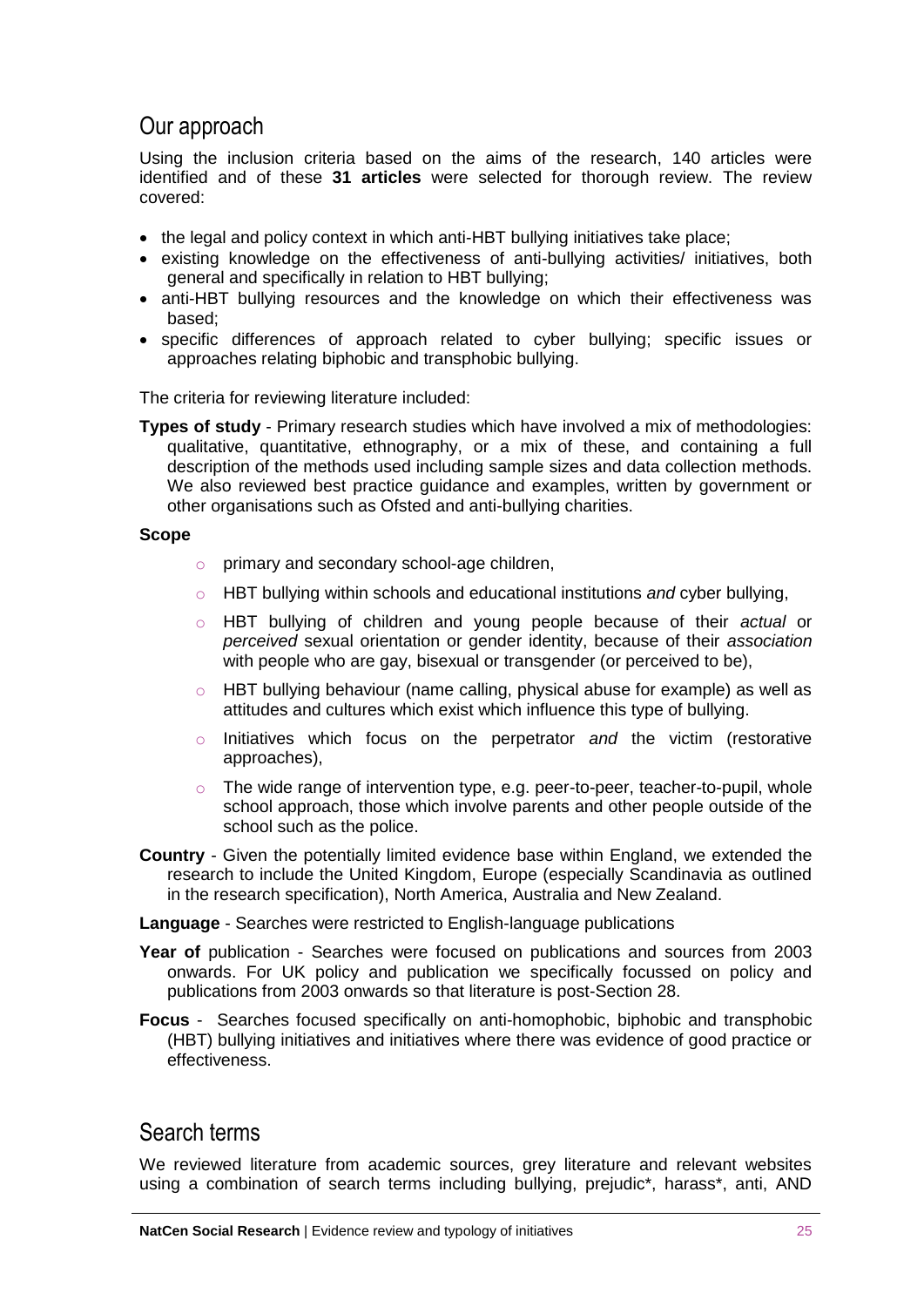'homophob\*, 'what works' OR 'effective' OR 'effectiveness' OR 'intervention\*' OR 'initiative\*', tool, toolkit, 'school' OR 'young people' OR 'good/best practice' OR 'pupil\* child\* teenage\*, youth\*, 'gay' OR 'homosexual' OR 'bisexual' OR 'lesbian' OR 'trans\*' OR 'transgender' OR 'sexual', 'orientation', 'identity', 'gender'.

#### Databases/ Search Engines

- Academic literature:
	- British Library: [http://explore.bl.uk](http://explore.bl.uk/)
	- LSE Summon:<http://lse.summon.serialssolutions.com/>
	- Sage Journals:<http://online.sagepub.com/>
	- Google Scholar:<http://scholar.google.co.uk/>
	- PubMed Central:<http://www.ncbi.nlm.nih.gov/pmc/>
	- Social Care Online:<http://www.scie-socialcareonline.org.uk/>
	- Social Policy Digest: [http://journals.cambridge.org/spd/action/home;jsessionid=D2CE6C1368805B5AC](http://journals.cambridge.org/spd/action/home;jsessionid=D2CE6C1368805B5ACA1E5B350FC26E43.tomcat8) [A1E5B350FC26E43.tomcat8](http://journals.cambridge.org/spd/action/home;jsessionid=D2CE6C1368805B5ACA1E5B350FC26E43.tomcat8)
	- Articles known to the research team
	- <http://www.campbellcollaboration.org/lib/project/77/>
	- Institute of Education
- Grey literature and relevant websites:
	- Google
	- GOV.UK:<https://www.gov.uk/>
	- Stonewall, Schools Out, GIRES, Anti-bullying Alliance, Beatbullying, Childnet, NSPCC, Education Action Challenging Homophobia, Restorative Justice Council websites and resource lists
	- Ofsted reports and best practice examples
	- Documents known to the research team

#### Evaluative criteria (at the screening stage)

Articles had to answer at least one of the REA questions to qualify for inclusion in the search. Articles that answered one or more of the REA questions were further evaluated using the criteria below, with 31 of the most relevant articles included in the review.

- **Date of publication** the most recent publications by type were prioritised.
- **Robustness of the research methodology** The robustness of the sample, how inclusive the sample was related to the findings presented (e.g. is a study that claims to be about LGB and/ or T people really just about L&G or just 'White' people), the quality of the way in which methods were used and the quality of analysis and reporting. For qualitative studies we looked at whether findings were based on convenience or purposive sampling, whether methods such as depth interviews and observations were used well and whether findings are supported by the sample. For quantitative studies we will look at sample size, how the sample was established, how instruments such as surveys were designed and conducted and whether conclusions reached are supported by the data. For all studies that draw conclusions about prevalence of HBT bullying being greater than other forms of bullying we will look to that there a comparative non-LGB and/ or T group.
- **The quality of the source** The quality of the source will be judged on whether it is produced by a respected organisation or individual, the type of article (e.g. peer reviewed academic article, government report, campaigning material, best practice guidance and it was informed) and whether it adds any useful new information or questions to pursue in the research.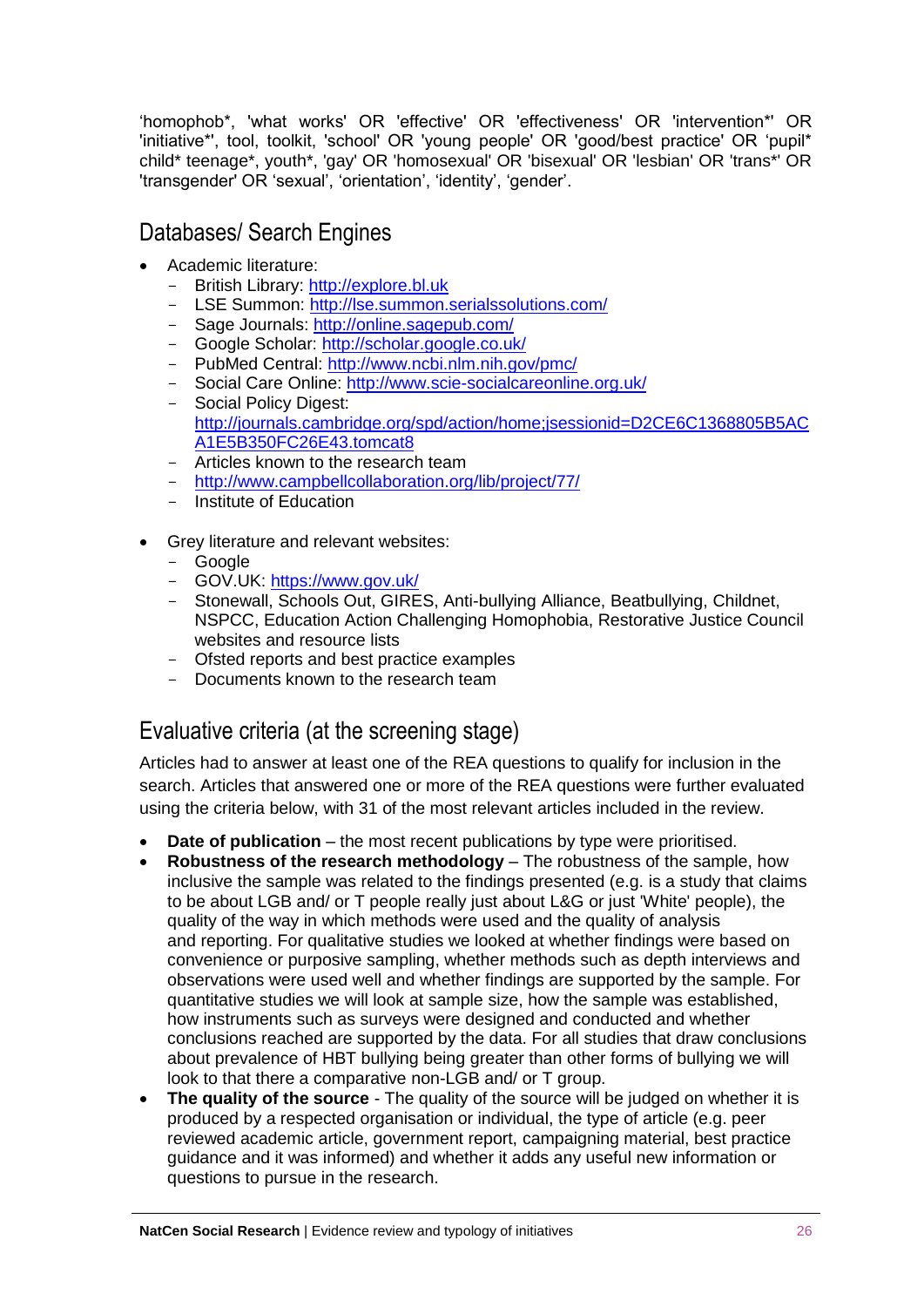- **Variation of sources within range** (viz. different types of sources) Here we will ensure a diversity of sources so that the research isn't dominated by one type of article and doesn't miss valuable information that may fall inside one type of search. We will try to achieve a balance between original research, reports and reviews, best practice guidance and 'grey' literature. We will also look to see that the sources cover a range of different perspectives from stakeholders and that source, as far as possible, cover how to deal effectively with homophobic, biphobic and transphobic bullying.
- **Coverage of each type of issue** viz. homophobic, biphobic and transphobic, including research that is ground breaking in the fields or where there are few articles addressing specific issues.
- **Coverage of gender, sexual orientation and gender identity -** so that the different experiences of girls and boys, young lesbians, gay men, bisexual people and transgender people are included (as far as possible)
- **Inclusion of additional information** relating to how approaches to HBT bullying may need to differ because of such factors such as the sex, religion, ethnicity or disability or other factors of LGB and T children and young people and the school population.

We collated the total number of sources (estimated to be around 140) into a thematic framework organised by the following themes:

- 1. Category 1: Policy context (LGB and T general)
- 2. Category 2: Anti-bullying context (LGB and/ or T specific)
- 3. Category 3: Anti-bullying resources (general)
- 4. Category 4: Anti-bullying resources (LGB and/ or T specific)
- 5. Category 5: Cyber bullying and resources
- 6. Category 6: Evaluation of effectiveness
- 7. Category 7: Prevalence of LGB and/ or T bullying
- 8. Category 8: Transphobic bullying

The total number of sources will then be screened and assessed by reading the abstracts and summaries and using the evaluative criteria described above and set out in the table below. Articles will be assigned a 'weight' (low, medium and high) across 5 areas.

|               | High                              | <b>Medium</b>             | Low                       |
|---------------|-----------------------------------|---------------------------|---------------------------|
|               | (include)                         | (possibly include)        | (exclude)                 |
| 1. Relevance/ | Addresses HBT anti-bullying and   | Addressing aspects of     | Too general i.e. about    |
| Scope in      | its effectiveness in relation to  | HBT anti-bullying         | sexual orientation issues |
| relation to   | children and young people and/or  | strategies and suggests   | more generally / about    |
| addressing    | in schools.                       | best practice but the     | the effects of bullying / |
| research      |                                   | factors on which this is  | about the prevalence      |
| questions     |                                   | based are not clear/ not  | and nature of (HBT)       |
|               |                                   | evidenced                 | bullying                  |
| 2. Robustness | For quant studies: adequate       | Suggests that good        | Poor transparency in      |
| of source     | sample size, inclusive sample,    | sample design and         | methods; findings are not |
|               | well supported rationale for data | methods were used         | supported by the          |
|               | collection, conclusions supported | however some              | evidence or the sample.   |
|               | by evidence.                      | uncertainties around      |                           |
|               |                                   | sample design and how     |                           |
|               | For qual studies: purposive       | the findings were used to |                           |